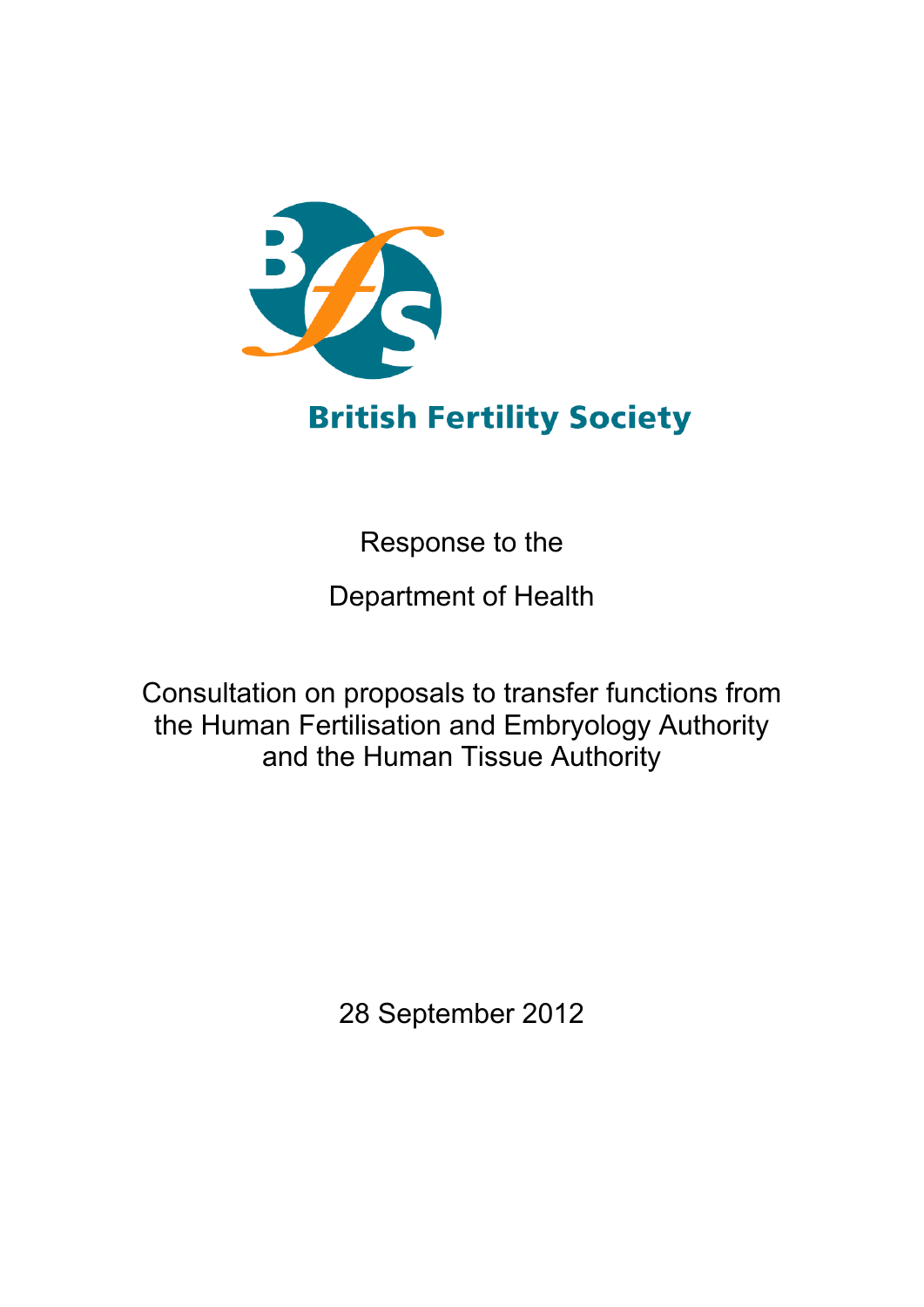## **Contents**

| <b>Introduction</b>                                   | 3  |  |
|-------------------------------------------------------|----|--|
| <b>Overview</b>                                       |    |  |
| <b>Key Considerations</b>                             | 4  |  |
| The Legal Framework for Assisted Conception in the UK | 5  |  |
| The Regulation of IVF in the UK                       | 5  |  |
| The Regulation of Embryo Research                     | 11 |  |
| The Register of Assisted Conception Information<br>٠  | 15 |  |
| Information to Donors and Donor Conceived People      | 17 |  |
| <b>Responsibility for Policy Development</b>          | 18 |  |
| The Management of Change                              | 19 |  |
| <b>Response to the Consultation Questions</b>         | 21 |  |
| Appendix                                              | 26 |  |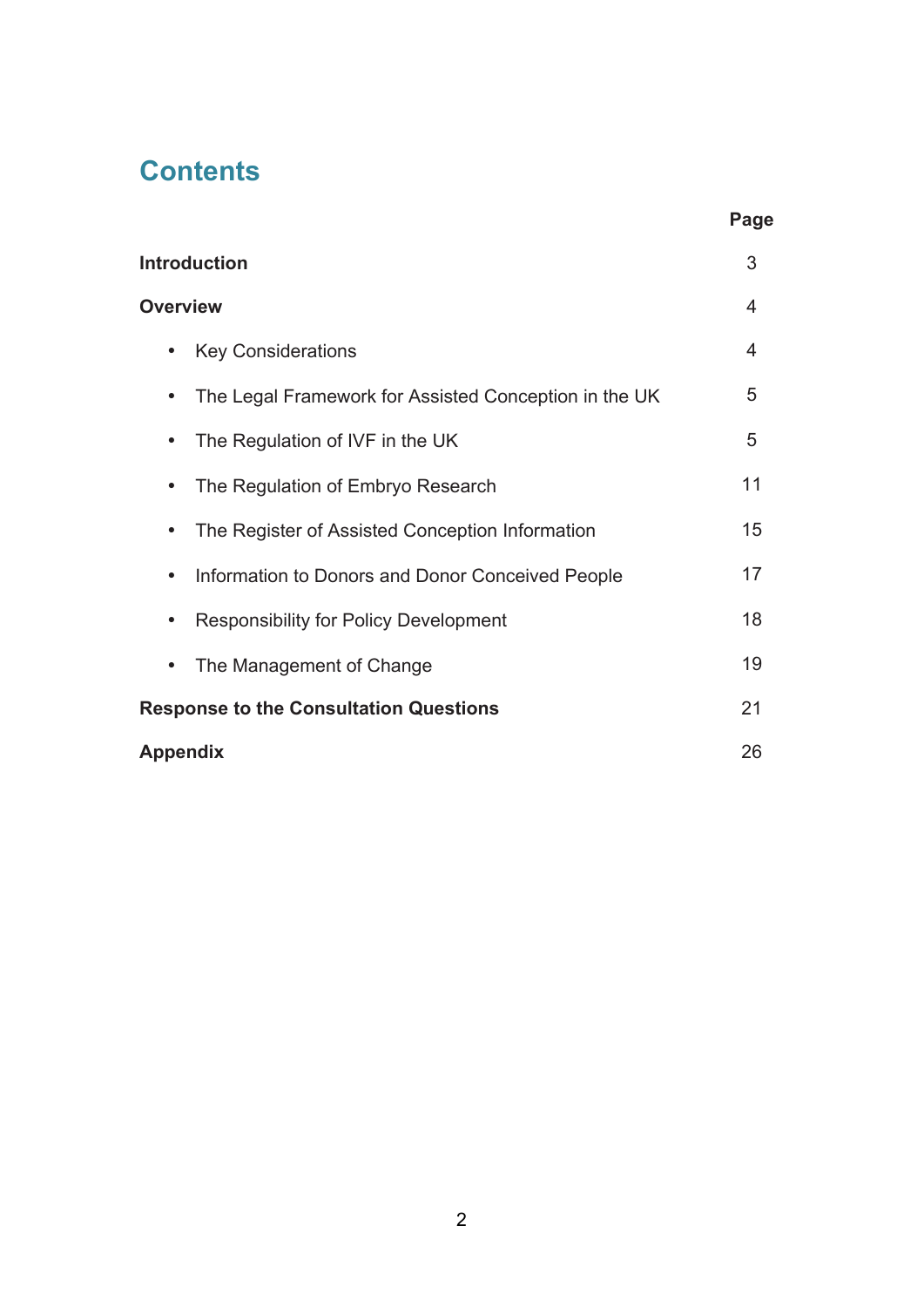## **INTRODUCTION**

- 1. This document represents the response of the British Fertility Society (BFS) to the Department of Health consultation on proposals to transfer functions from the Human Fertilisation and Embryology Authority (HFEA) and the Human Tissue Authority (HTA).
- 2. The British Fertility Society is a multi-disciplinary organisation representing professionals with an interest in reproductive medicine. The objectives of the society are to:
	- Promote high quality practice in the provision of fertility treatment;
	- Provide a common forum for members of various disciplines having an interest in the science and treatment of infertility;
	- Promote high quality scientific and clinical research in the causes and treatment of infertility;
	- Provide professional leadership in the provision and regulation of infertility services; and
	- Promote the increase of NHS funding for and equity of access to fertility treatments.
- 3. The regulation of assisted conception is therefore of interest to members of the BFS, and our comments are limited to the proposals on the future of the HFEA.
- 4. This document has been prepared by The Executive Officers and is submitted by the BFS Honorary Chairman whose contact details are:

Dr Allan Pacey c/o British Fertility Society Secretariat 22 Apex Court Woodlands Bradley Stoke BS32 4JT

bfs@bioscientifica.com

5. Further information on the BFS and the process followed in the compilation of this response is an Appendix.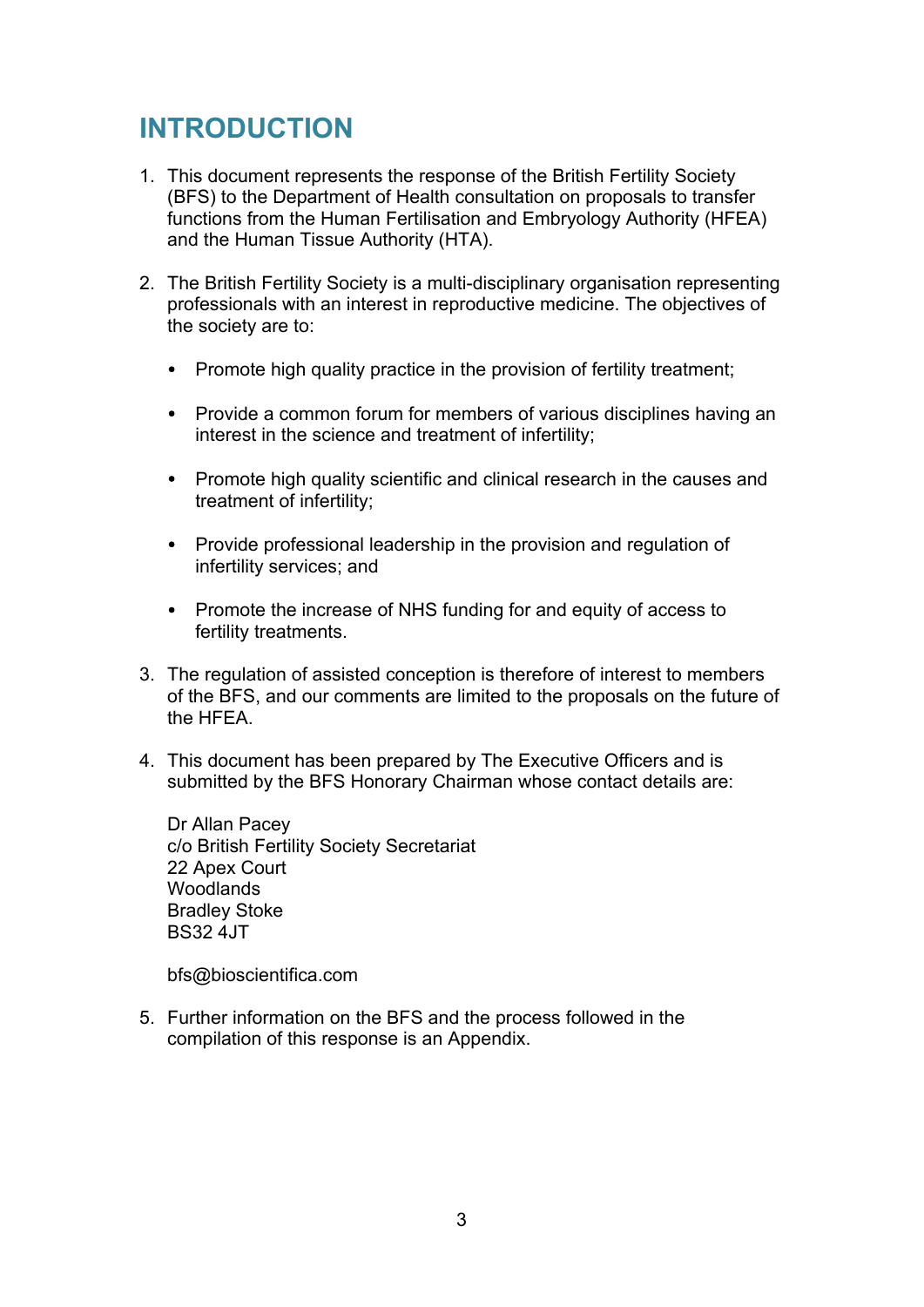## **OVERVIEW**

### Key Considerations

- 6. In compiling this response, the BFS has been guided by the following:
	- The strong support of BFS members for the provisions of the HFE Acts and the importance of regulation in this area and an expectation that the level of regulation will remain the same;
	- The fact that many BFS members believe that routine IVF is now well established in clinical practice and therefore should be regulated no differently from other medical procedures;
	- The evidence that a dedicated regulator for IVF a well-established, routine procedure, operated to high standards of quality and safety – is no longer justified and may be detrimental to good medical and laboratory practice;
	- The recognition by BFS members that the regulation of embryo research needs some specific oversight to recognise the "special status" of the human embryo;
	- That many BFS members involved in embryo research, suggest that a 'one-stop shop' is needed to replace the current system which requires researchers to go through different routes to obtain ethical approval and a research license – a system which is unnecessarily complex and inhibits embryo research in the UK;
	- That before decisions are taken on the best location for the Register of Assisted Conception Treatment, an urgent review is needed to deliver a more streamlined data collection system;
	- That the establishment of CQC and the HRA, provides the scope to simplify the current over complex regulatory enforcement framework to the benefit of patients, researchers and practitioners (a key aim of the Coalition Government);
	- That BFS support for change is heavily dependent on the effectiveness of the regulatory frameworks established by the CQC and the HRA and on the process for managing the transition, areas not addressed in the consultation document.
- 7. These considerations are described more fully in the following sections.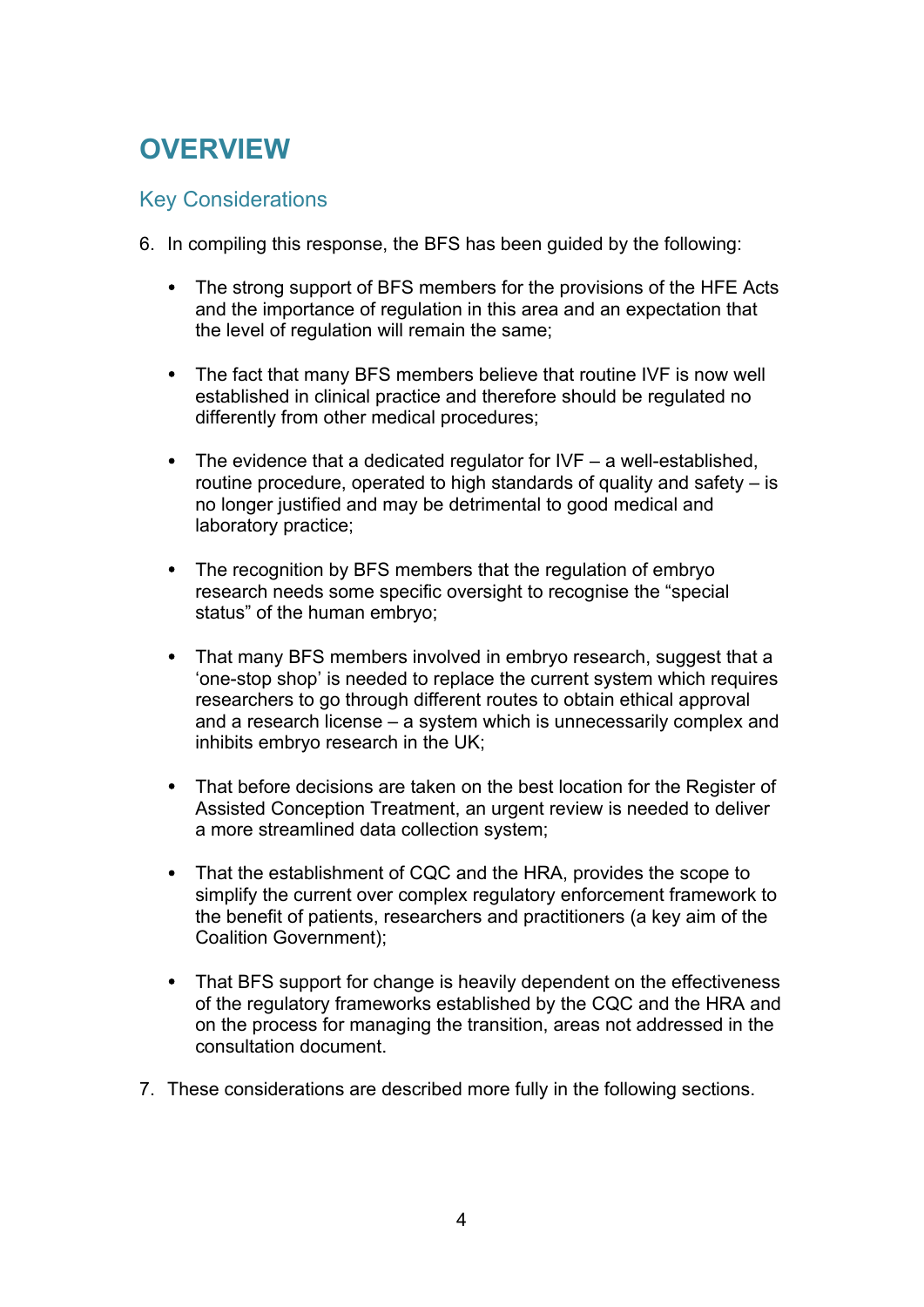## The Legal Framework for Assisted Conception in the UK

- 8. The Human Fertilisation and Embryology Act 1990 and its revision of 2008 has been instrumental in providing clarity and assurance to patients, researchers, the medical profession, and the public about the practice of ART and embryo research in the UK. In addition, the EU Tissues and Cells Directive set standards for quality and safety to minimise risks of errors, contamination, and accidents in the laboratory, and these requirements are incorporated into UK law.
- 9. BFS members fully support the current legislative framework and the need for regulation in this area, which is essential to the continued maintenance of patient and public confidence. They also recognise the part that the Human Fertilisation and Embryology Authority (HFEA) has played in establishing a credible regulatory framework and providing high quality information for patients. However, many BFS members believe that the continuance of the HFEA as a stand-alone regulator of assisted conception and embryo research can no longer be justified, and may have unwanted adverse effects in marginalising the sector, as well as creating inefficiencies. The proposed transfer of functions to the Care Quality Commission (CQC) and the Health Research Authority (HRA) is an opportunity to alleviate these effects.
- 10.It is commonly suggested, not least by the HFEA, that the 'HFEA brand' is essential to public and patient confidence in the sector. Many BFS members have stated that it feels more credible to suggest that the current high reputation of the sector is due to the strength of the legislative framework and the direct experience of patients receiving high quality treatments. Regulation plays a part in this, but in other European countries with a thriving sector this is provided by a generic healthcare regulator. The BFS would contend that it is the Act that has established Britain's reputation worldwide and has been imitated elsewhere, rather than the HFEA, which hasn't.

## The Regulation of IVF in the UK

- 11.There are good reasons why IVF has been regulated by the HFEA to date, including the ethical and moral sensitivity surrounding it in the 1980s and 1990s, the limited knowledge of risks and adverse outcomes and anxiety about the welfare of children born through IVF. On the whole, the HFEA has addressed these issues well. However, BFS members have now provided a number of arguments that support the need for change in the way the sector is regulated.
- *The Case for Mainstreaming Regulation*
- 12.IVF is now a well-established procedure in the UK and worldwide. This is well illustrated by the following table extracted from data produced by the European Society for Human Reproduction and Embryology (ESHRE).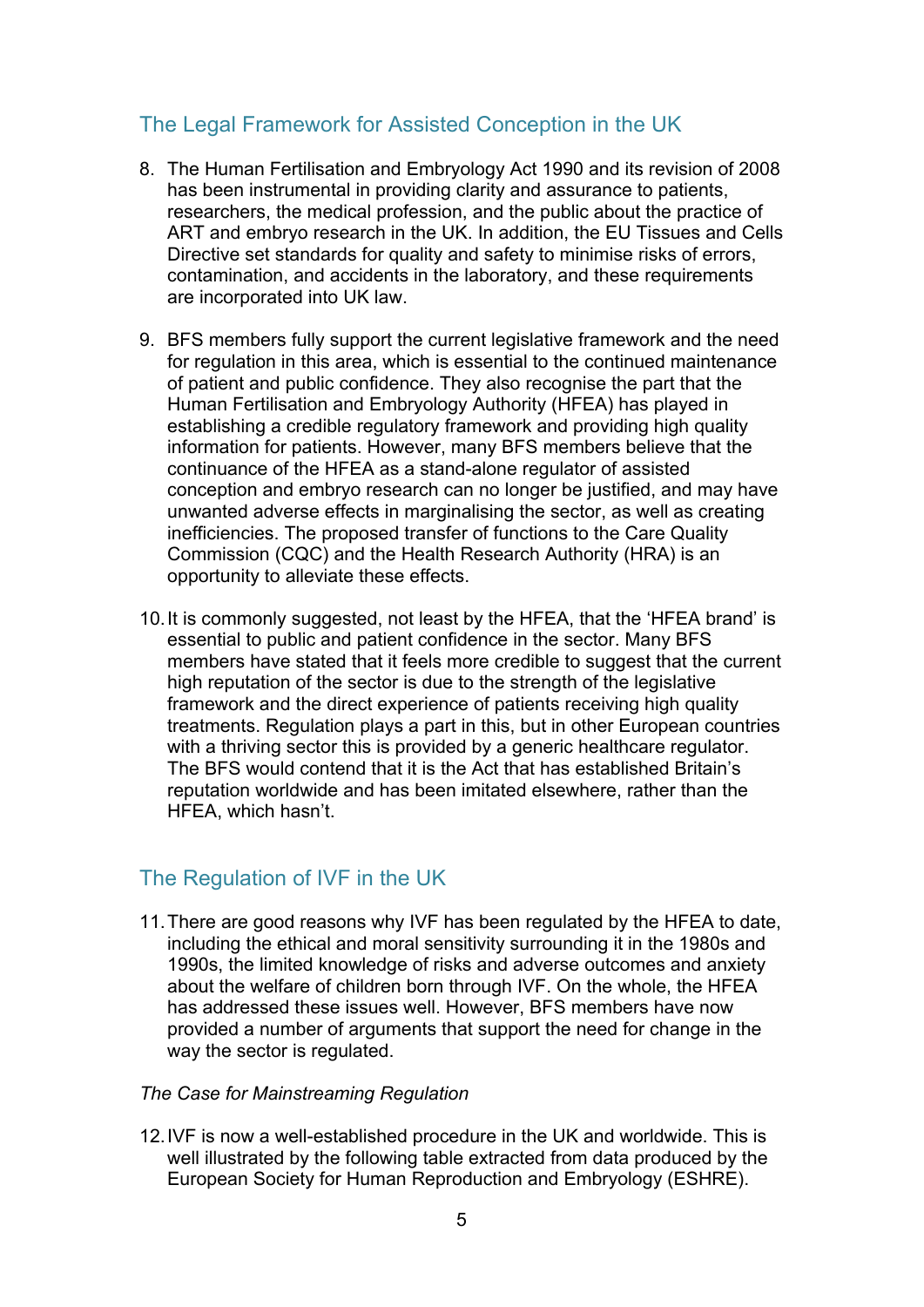| <b>Country</b>         | <b>Cycles/million</b><br><b>women 15-45</b> | <b>Cycles/million</b><br>population | % Newborns<br><b>Conceived</b><br>through ART |
|------------------------|---------------------------------------------|-------------------------------------|-----------------------------------------------|
| <b>United Kingdom</b>  | 4066                                        | 825                                 | 1.9                                           |
| <b>Belgium</b>         | 13069                                       | 2687                                | 3.9                                           |
| <b>Denmark</b>         | 12712                                       | 2450                                | 4.6                                           |
| <b>Finland</b>         | 9291                                        | 1698                                | 3.1                                           |
| <b>Norway</b>          | 9287                                        | 1778                                |                                               |
| <b>Sweden</b>          | 9288                                        | 1751                                | 3.3                                           |
| <b>The Netherlands</b> | 6382                                        | 1290                                | 2.4                                           |

Table 1: ART in European in selected European countries in 2008<sup>1</sup>

- 13. It should be noted that there are less cycles of treatment carried out in the UK per head of population, and a lower percentage of newborns conceived through IVF, than in a number of other European countries with comparable ethical approaches. There is also no evidence of increased risk in these countries. Indeed, the HFEA has cited Scandinavia as a model of good practice in relation to elective single embryo transfer.
- 14. This demonstrates that IVF is flourishing in parts of Europe in the absence of a specialist regulator and casts doubt on claims that HFEA's regulatory oversight is essential to confidence in the UK sector.
- 15. Many BFS members feel that the creation of the HFEA, with its broad range of responsibilities was very much a reaction to the concerns of the day. It is very unlikely that a specialist regulator for IVF would be established today given the everyday medical nature of the treatments and the Government's clear emphasis on streamlining regulation.
- 16. There are also significant downsides to separate regulation of IVF. These include costly regulatory overlap between the HFEA and the CQC and a less immediately obvious marginalising effect on both patients and staff, particularly in (but not limited to) NHS organisations.

#### *Regulatory Overlap*

17. Both private and NHS clinics licensed by HFEA and registered with CQC have reported to the BFS significant duplication between the two regulators. One clinic estimated the overlap to be as much as 60-70%. Examples of overlap at inspection include the Quality Management System, complaints, incidents, audit, staff competency and training, staff interviews and patient interviews. This is unnecessarily disruptive and costly to clinics (many of which are Small and Medium Enterprises (SMEs)). The same clinic was inspected by both regulators with only a 5-6 month interval.

<sup>&</sup>lt;sup>1</sup> Ferraretti AP, Goossens V, de Mouzon J, Bhattacharya S, Castilla JA, Korsak V, Kupka M, Hum Reprod. 2012 Sep;27(9):2571-2584. Epub 2012 Jul 10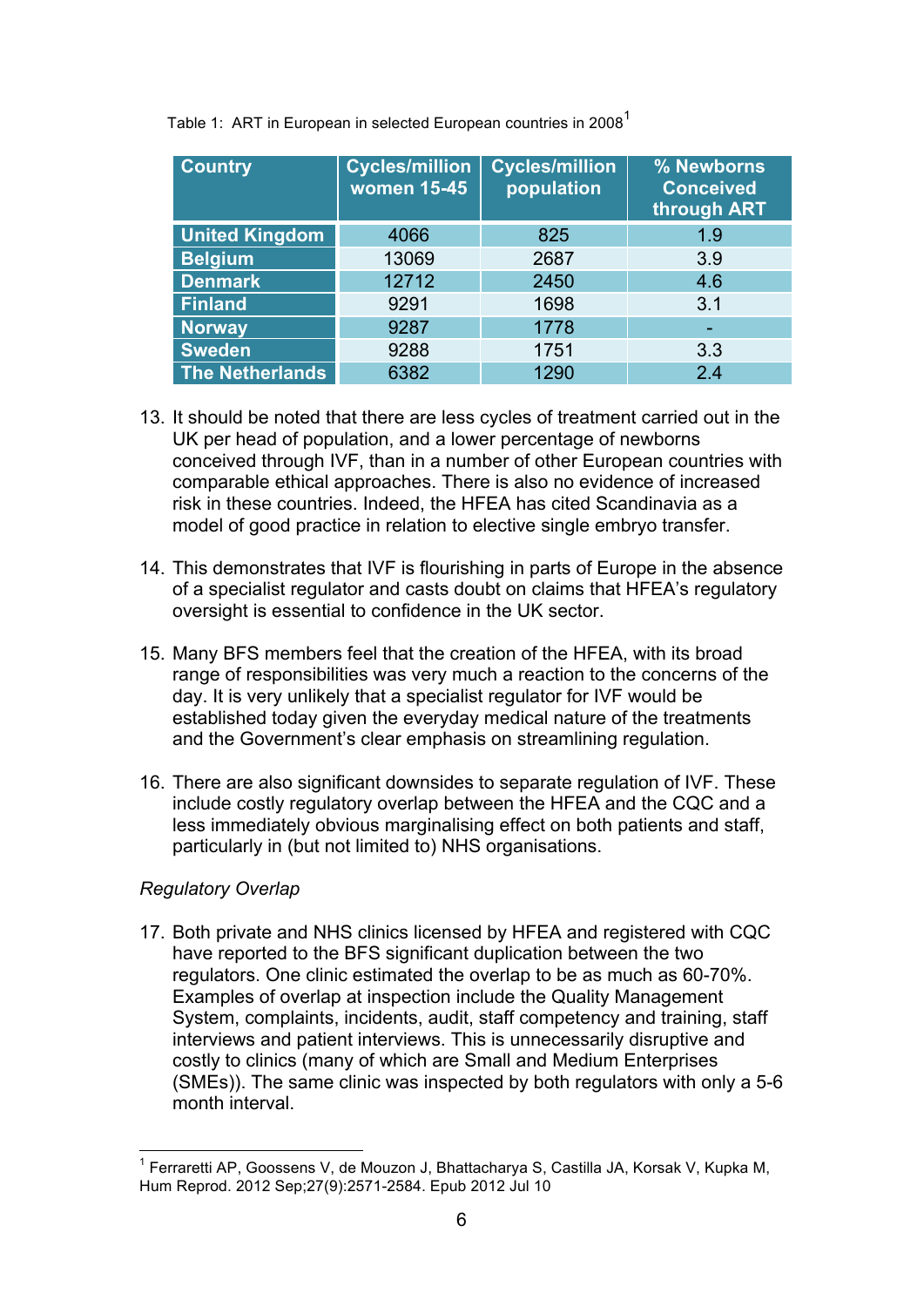- 18. Of course BFS members recognise that the focus of the two regulators is different but there is also considerable cross over. CQC inspection is generally patient centred, and emphasis is placed on patient pathway, care and facility. The HFEA's focus is on embryology and laboratory practice. However, the clinics who have spoken with BFS, report that both HFEA and CQC have covered consent, patient treatment and the provision of treatment and outcomes information. Both regulators interview patients and staff, both employ very similar processes of selfassessment against standards and both require similar evidence in support.
- 19. Both the HFEA and the CQC operate incident reporting systems, creating further duplication through two separate reporting routes. The HFEA require reporting of incidents relating to loss or damage to embryos, hospitalisations and breaches of confidentiality. CQC may also require some of these to be reported to them but their main interest is in any significant incidents that happen to patients whilst in the care of clinics.
- 20. It seems self-evident to many BFS members that there are clear synergies between the CQC and the HFEA on regulatory and licensing functions. In particular, the six main areas of the CQC's Essential Standards of Safety and Quality are equally relevant to assisted conception:
	- *Personalised care, treatment and support* individual needs, health promotion, day to day care;
	- *Involvement and information* appropriate information giving methods, consent forms;
	- *Quality and Management* internal control, complaints, incidents, records;
	- *Suitability of staffing* recruitment, qualifications, training, manpower;
	- *Suitability of management* capability, structure, monitoring, finance;
	- *Safeguarding and safety* facilities, standard operating procedures, medicine, equipment;
- 21. The HFEA has acknowledged that unnecessary regulatory overlap is a burden (although they do no acknowledge its extent) and have a commitment with CQC to coordinate activities better through greater partnership, with the objective of introducing a single regulatory regime for assisted reproduction centres. This is welcome, but it will do nothing to address the problems of marginalisation described in the next section.

#### *The Benefits of Integration*

22. Effective regulation should provide a lever for improvement to the benefit of patients, for example by lending support to a case for extra resources on staffing or training. However, the consistent experience of many BFS members working in NHS IVF clinics is that this does not happen.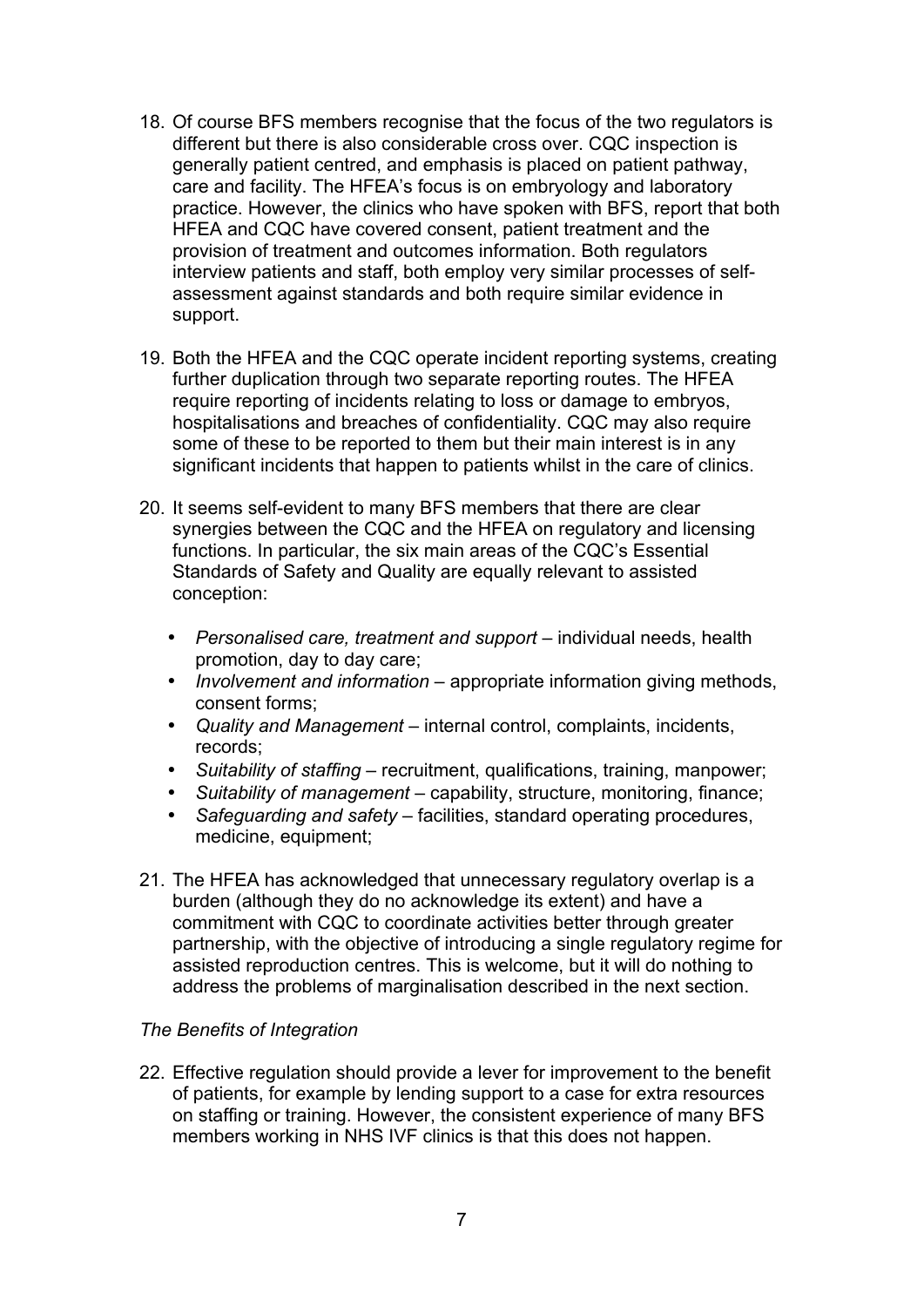"*Over the past few years, I have conducted investigations on behalf of a number of large NHS hospitals where a common contributory factor to the problem appeared to be a lack of engagement by hospital management because they saw the assisted conception service was regulated differently and there was a sense that they were excluded because it was not seen as part of their domain."*

Dr. Allan Pacey, University of Sheffield.

- 23. BFS members have reported that regulating IVF separately from other types of mainstream healthcare has led to a culture in which IVF patients within an NHS setting are seen as different from the general patient population. The impact, in large NHS organisations, is that senior management and Board members display limited or no interest in the HFEA inspection process or outcomes in stark contrast to the priority given by Trust Boards to the outcome of CQC inspections. Integration of IVF/assisted conception into a single process of registration and regulation would ensure the Executive level responsibility and Board level accountability applicable to all other acute services. This would facilitate greater executive level ownership of the quality and safety standards that pertain to this area of clinical practice.
- 24. The generic systems of audit and governance that apply to the safety and quality of clinical practice in other areas of complex medical interventions for example blood transfusion, transplantation, major trauma and intensive care are equally applicable to assisted conception. Many BFS members have argued that integration of regulation under the CQC would be a key enabler for assisted conception services to benefit from these systems and more importantly their supporting infrastructure and the accountability framework that underpins them.

*IVF treatment is an established part of clinical practice and has been undertaken for over thirty years. Whilst its social profile is not doubted and the specifics of gamete and embryo handling require particular expertise, generic systems of quality and safety used in other areas of clinical and laboratory practice are equally applicable to assisted conception. The continued consideration of ART as a unique and discrete area for the purposes of regulation and quality assurance is neither necessary nor best serves the interests of patient care"*

Richard Kennedy, Medical Director at UHCW NHS Trust

25. All BFS members believe that a regulatory regime should bring clear benefits to IVF patients. They should not be stigmatised by being seen as 'different'. Were we starting today with a blank sheet of paper, we would be designing a single healthcare regulator that included assisted conception. Many BFS members are of the opinion that we now have an opportunity to bring regulation of IVF into the modern age through the proposed transfer of the HFEA's functions to CQC. This is reinforced by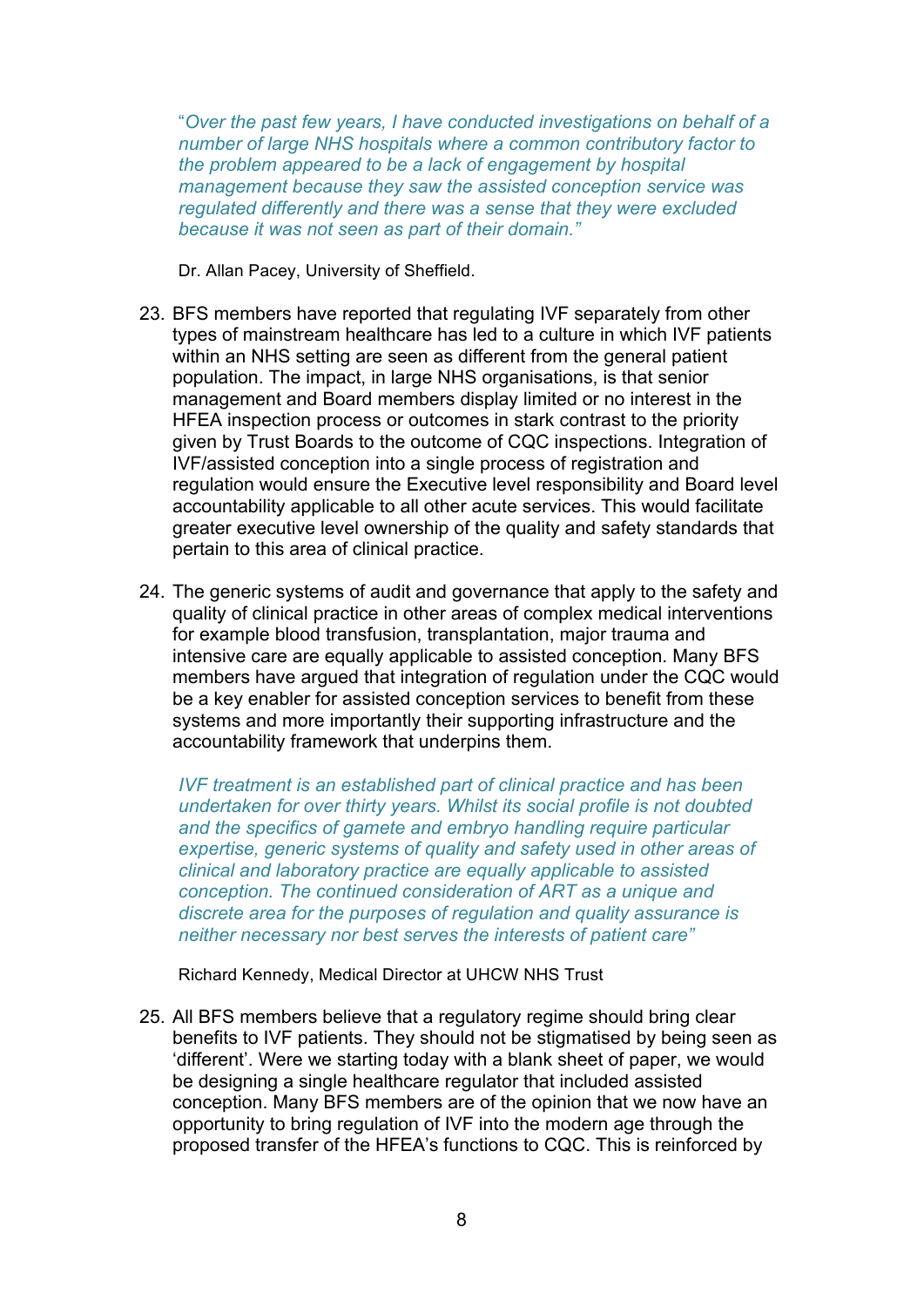considerable scepticism about whether the level of change needed can be achieved whilst keeping the HFEA as a stand-alone regulator.

#### *Arguments for Retaining the HFEA*

- 26. There has been an active debate within the BFS membership, and with other stakeholders, about the case for retaining the HFEA. Some BFS members would prefer to see the HFEA retained, although the need for further efficiencies is recognised by almost all. The complete absence of proposals in the consultation document about how regulation of the sector would operate post HFEA has made it difficult to give whole hearted support to any option. And the concerns raised by the Public Accounts Committee among others about the readiness of CQC to take on additional functions, raise questions at the very least about the proposed timetable for change.
- 27. Nonetheless, many BFS members consider the arguments deployed for retaining the HFEA to be seriously flawed.

#### *Risks & Incidents*

- 28. In her evidence to the Public Accounts Committee on 25 January 2012, arguing the case for retaining the HFEA, the HFEA Chair, Lisa Jardine described IVF as "the sharp pointy end of risk in our society". She went on to say that "By the time there has been an incident in IVF there is a baby in the wrong mother or a baby with the wrong donor…. The public believe we [the HFEA] regulate in such a way that this is unlikely to happen<sup>" 2</sup>
- 29. Incidents in IVF are in fact very rare. Following an incident in Wales in 2009, in which a couple were told that their last frozen embryo had been mistakenly implanted into another patient, Alan Doran, then Chief Executive of the HFEA, put the issue of incidents into proportion:

*"Out of more than 50,000 cycles of treatment, 0.5 per cent resulted in an incident. Very few of these incidents are as serious as the one at IVF Wales. It is impossible to eliminate human error. We strongly encourage clinics to report all incidents and near misses, so that we can help them learn from their mistakes and to spread best practice across the sector."*

30. There will always be adverse incidents in healthcare, but these are no more likely to occur in the IVF clinic than elsewhere. Risks in IVF are now well understood by practitioners, explained to patients and well managed with professional bodies (eg the British Fertility Society, the Association of Clinical Embryologists etc) who publish guidelines for good practice as well as provide education and training of persons engaged in the profession.

<sup>&</sup>lt;sup>2</sup> House of Commons Committee of Public Accounts: The Care Quality Commission: Regulating the quality and safety of health and adult social care. Seventy-eighth Report of Session 2010–12 HC 1779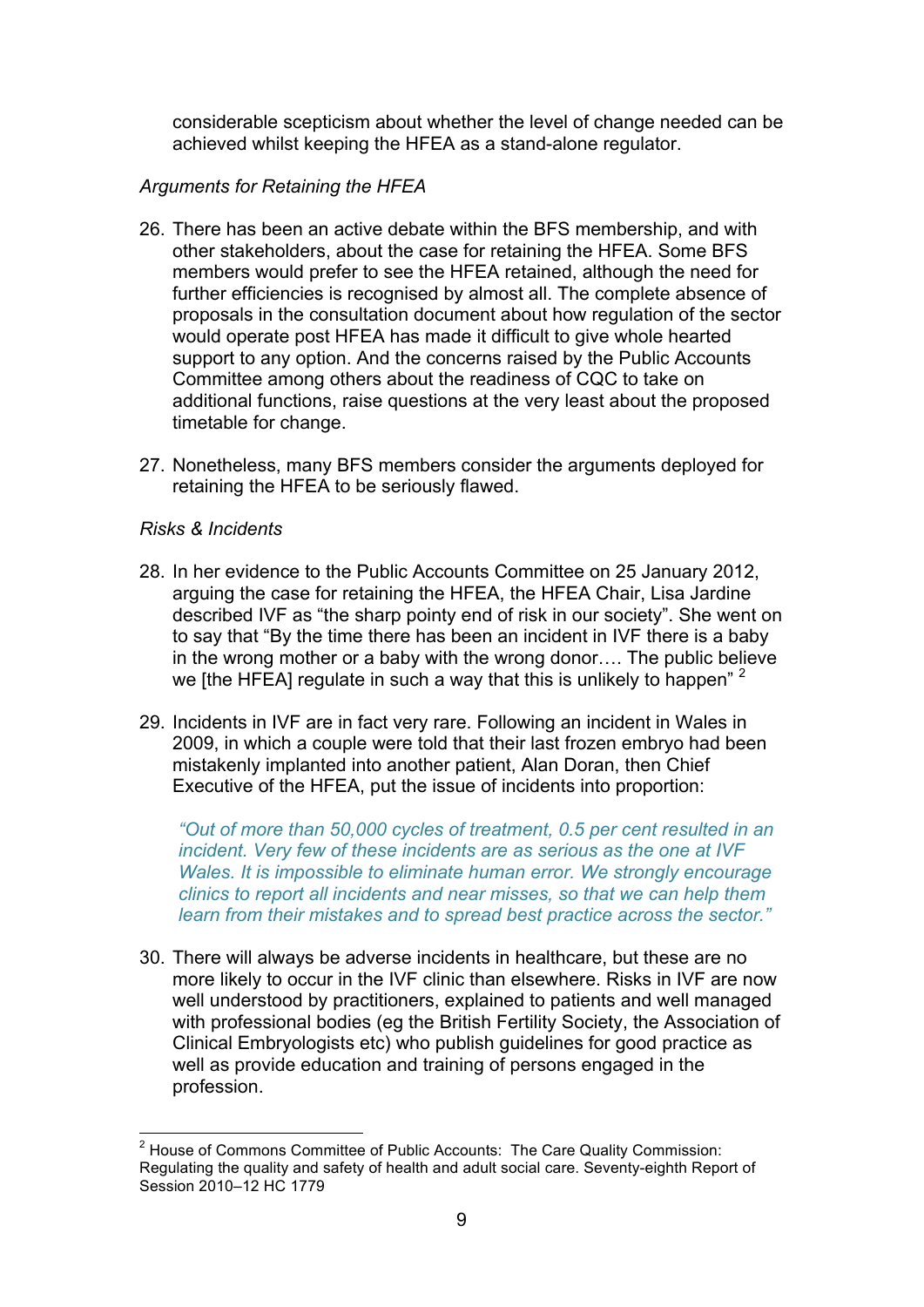31. When the HFEA was first established, hospitals did not have the same level of clinical governance as they do today. In addition, in assisted conception units, there is a strong focus on ISO quality management systems and strategies for improving patient safety. This includes assessing how patients could be harmed, preventing or managing risks, reporting and analysing incidents, learning from such incidents and implementing solutions to minimise the likelihood of them reoccurring. As mentioned at paragraph 19 above, CQC already has an incident reporting system in place. Merging this with the system currently run by the HFEA would both remove duplication and provide an equivalent level of assurance to patients.

#### *Patient Confidence*

- 32. Patient confidence stems from the protections in the HFE Act and patients' direct experience of clinics providing high quality, patientcentred, care. It is not linked to the identity of the regulator. It is the view of many BFS members that patients associate the HFEA 'brand' with the HFEA's per cycle fee and with the 'find a clinic' facility on the HFEA's website, but little else. They want to know that there is regulation, but there is no evidence to suggest that they will lose confidence if regulation is provided by CQC. The fact is that 90% of HFEA licensed clinics in England are already registered with CQC, with CQC already proving a focus on patient safety and quality.
- 33. As shown in Table 1 above, the assisted conception sector is thriving in Scandinavia and elsewhere in Europe, with regulation under the European Tissue and Cells Directive provided by generic regulators. In Denmark, which has the highest percentage of newborns conceived through ART, the Danish Medicines Agency took on the role of competent authority under the EU Tissue and Cells Directive. In March 2012, this merged with the Danish National Board of Health to form the Danish Health and Medicines Authority, of which inspection and licensing of assisted conception clinics is one small element.

#### *Loss of Expertise*

34. As acknowledged in the DH Impact Assessment, some BFS members are concerned that the transfer of HFEA functions to the CQC may result in a loss of expertise. However to others this feels like a non-issue as most HFEA staff will follow the transfer of work. CQC staff are also expert in standards-based inspection processes. Avoiding loss of expertise should be a priority for those managing the transition but is not a strong argument against change.

#### *Provision of Ethical and Policy Advice*

35. This is addressed in more detail at paragraphs 70-74 below. Rather than seeing the continuance of the HFEA as necessary to address future policy and ethical issues surrounding assisted conception, there is a strong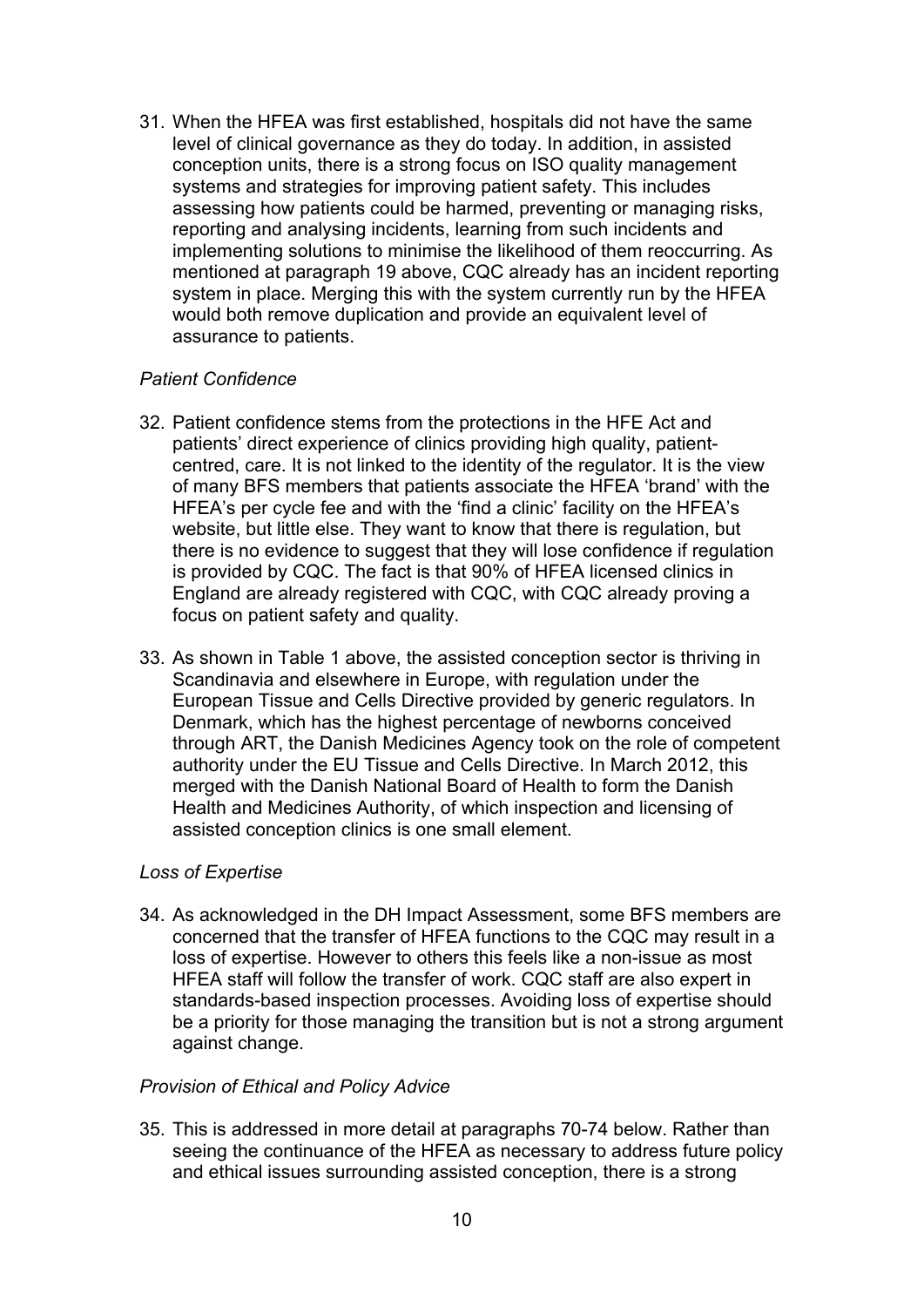argument for these to be considered in a broader forum than the HFEA. Regulatory policy issues would naturally fall to the CQC, as they do at present.

#### *Competence of the CQC*

36. This is a shared concern of many BFS members, which needs to be taken seriously by DH. However, the majority of clinics we have spoken to who are registered with the CQC have confidence in the rigour of their inspection processes. The real issue, as with any organisational merger, is the effectiveness of how the transition is managed in practice (see paragraph 75 below). Some BFS members have expressed concern that the CQC does not have competence in the inspection of laboratories. However, we would expect that, in taking on the HFEA's functions, the CQC would engage staff with this expertise from the HFEA or elsewhere

#### *Readiness of the HFEA to Make Changes*

- 37. As noted in paragraph 25 above, many BFS members are sceptical about whether the level of change that the HFEA needs to deliver can be achieved whilst keeping the HFEA as a stand-alone regulator. We note that the HFEA say that they have put in place an efficiency programme that has reduced their costs by 30% since 2009 and have plans to make further savings. However, these savings have happened only as a result of the pressures brought about by the Arms' Length Body Review. Moreover, the BFS has been concerned that some of these efficiencies have had little impact in clinics and patients given the £3.4M HFEA cash surplus reported in the press in February 2012.
- 38. Were option 3 of the consultation proposals implemented, it is hard to see where the impetus for further change would come from. In dialogue with the HFEA the BFS has over the years suggested efficiencies to aspects of regulation, including (i) the regulation of embryo research; (ii) the process and extent of data collection; (iii) the provision of information to donor conceived people; (iv) concerns about 'regulatory creep'; and (v) the development of standards and policy. However, largely these suggestions have fallen on deaf ears.

## The Regulation of Embryo Research

#### *Background*

39. There are currently 23 active research licences awarded by the HFEA in 17 Centres. Approximately eleven are related to the derivation of embryonic stem cells from embryos, four to embryo culture, three to preimplantation genetic diagnosis, two to the fertilisation process, one for chromosomal analysis of embryos, one for vitrification techniques and one for research on hybrid embryos. There are no applications pending. Only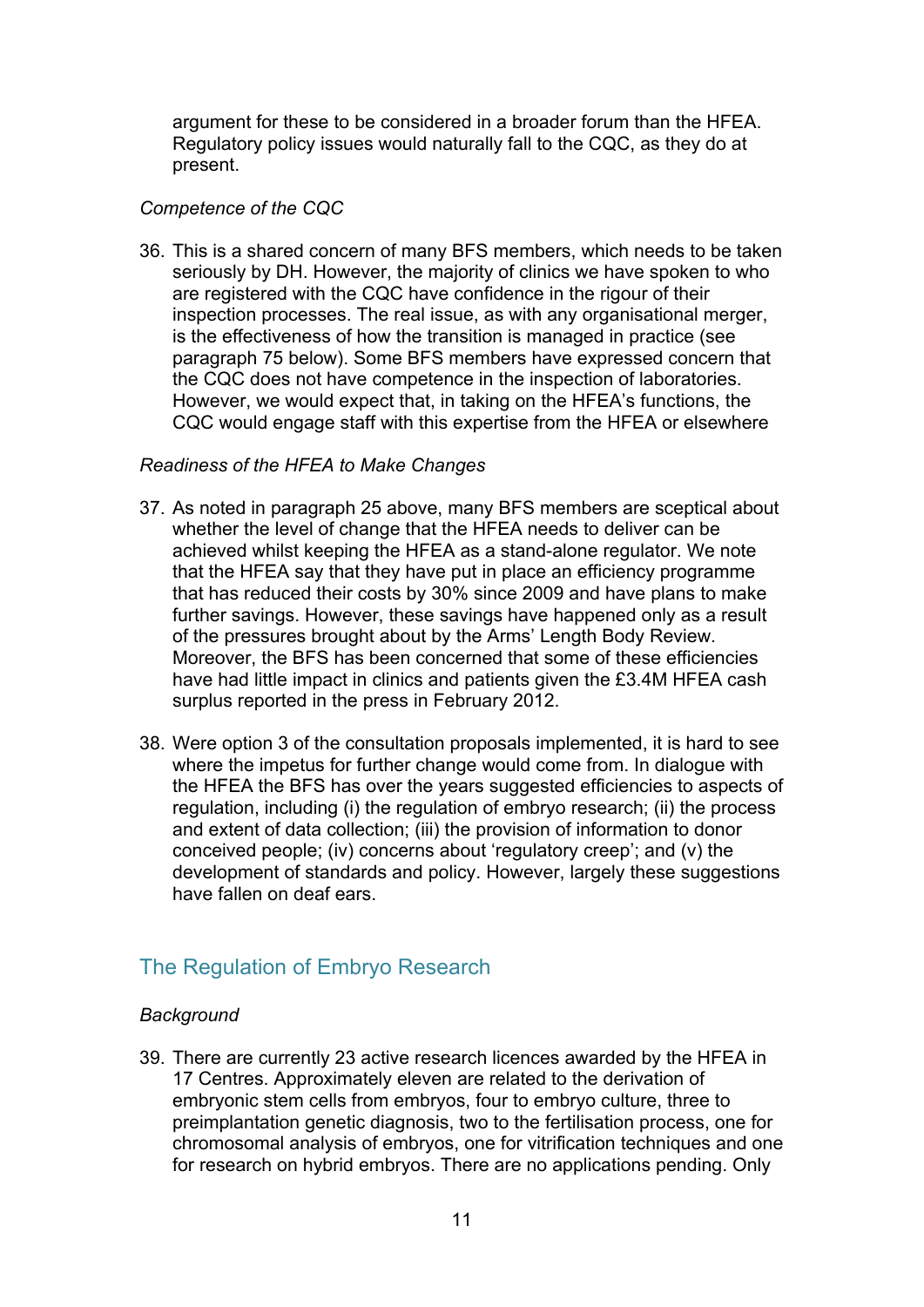two licences are for private/commercial centres: the remainder are from established academic departments. Fourteen of the centres that hold a current licence also held a licence in 1994. Thus they have had successful annual inspections/reports for 16 years. The typical profile of a centre undertaking embryo based research in the UK is a University linked department with a longstanding record of successful progress in this field and a low risk assessment by the HFEA.

- 40. By comparison, NRES currently receives about 500 applications a month. The scale of embryo research in the UK is thus relatively very small.
- 41. Prior to the Human Fertilisation and Embryology (1990) Act, medical research (including research involving human embryos), was conducted following approval from a local research ethics committee and with funding from bodies like the Medical Research Council (i.e. they would not fund unethical research).
- 42. In 1991, local research ethics committees were newly established and were largely autonomous bodies and arguably did not have the appropriate skill to enact the legal requirements of licensing research on human embryos in the HFE (1990) Act. Therefore, from 1991 onward it was wholly appropriate that the HFEA should take on the function of licensing research on human embryos and therefore providing support to local research ethics committees to approve medical research in this area.
- 43. The extent to which the HFEA was efficient and effective in its licensing of human embryo research during this time is a matter of debate to many BFS members involved in research. However, although the regulatory system for approving medical research in the UK developed enormously, the licensing of human embryo research did not. By the year 2000, and the establishment of the Central Office for Research Ethics Committees (COREC), researchers wishing to use human embryos in research had to manage two very different and sometimes contradictory systems in order to achieve this. This included, and still includes, two different application forms, documents such as protocols and CVs being requested in different formats. Similarly, throughout the research, separate progress reports and final reports had to be submitted to different timescales and in different formats, leading to an inevitable duplication of effort.
- 44. Some researchers have reported to the BFS that they have chosen not to propose projects using human embryos because of the unnecessary complexity of obtaining ethical approval and a research license through different routes. There is evidence to suggest that this bureaucratic complexity has inhibited rather than enabled the UK to be at the forefront of medical research involving human embryos.

*"There are too many regulatory authorities for stem cell research including the HFEA and therefore consolidation of the regulators will in the long run be important to remove barriers for development of*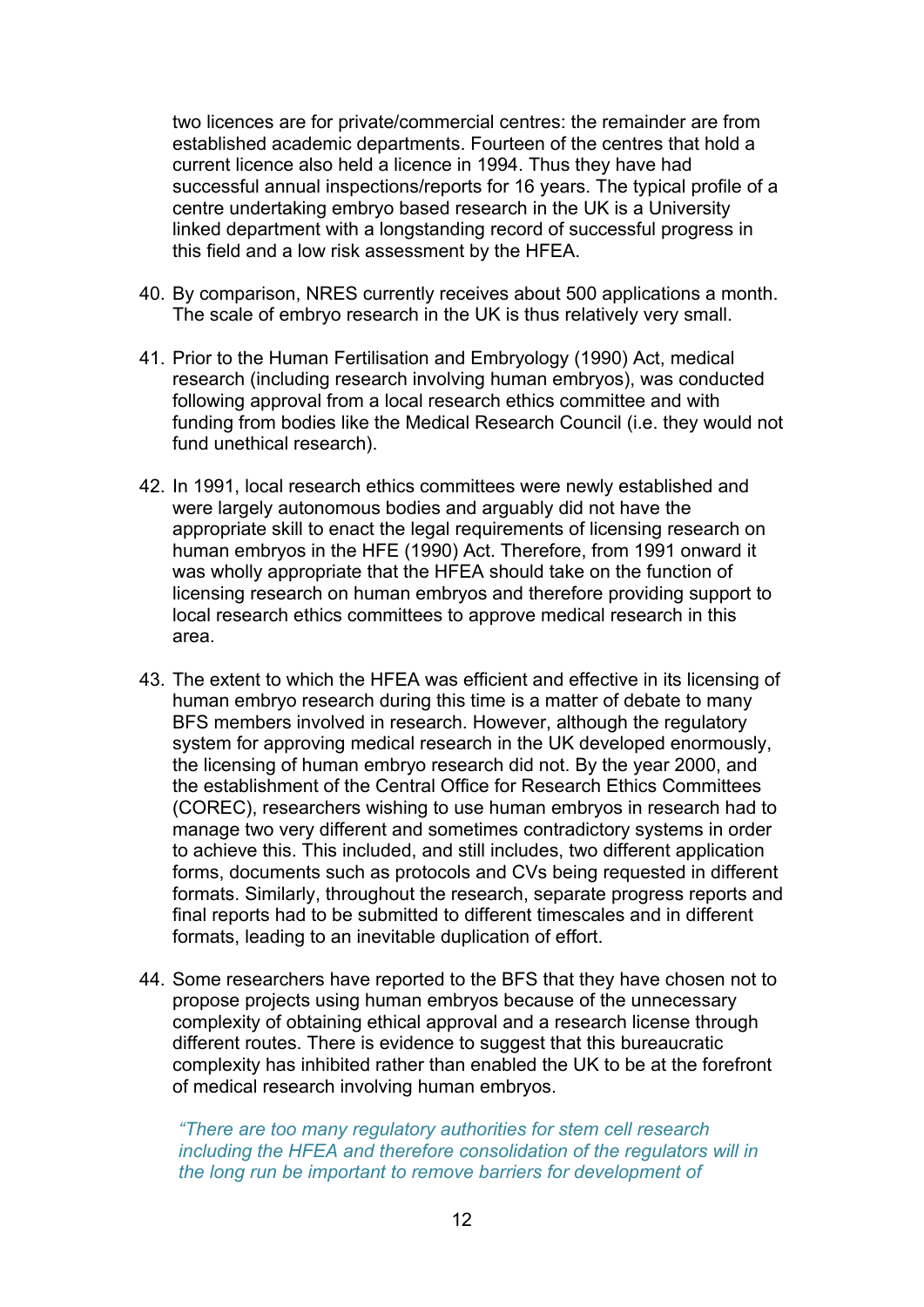*regenerative medicine applications. For human embryo research I do think this responsibility would be better with not being within the HFEA as investigations for using human embryos in research has broadened over the years and would be better served by a body with a broader remit and viewpoint. However it will be important that patients have confidence that if they donate their embryos for research that there is proper oversight."*

Professor Harry Moore, Department of Biomedical Science, The University of **Sheffield** 

45. The BFS has heard from one researcher that the involvement of the HFEA in regulating research is having negative effects on the ethical review system:

*"The current system of duplication undermines the ethical review system such that ethics committees which are properly constituted may defer to the judgement of the HFEA rather than give applications full independent scrutiny"*

Professor Richard Anderson, University of Edinburgh

46. In recent years, the national research infrastructure has been strengthened with the establishment of the National Research Ethics Service (NRES) in 2007 and, following the report by the Academy of Medical Sciences in January 2012, the establishment of a new independent Health Research Agency (HRA).

#### *The Health Research Authority*

- 47. After reading the arguments in the consultation document, the majority of BFS members support the proposal to transfer to the HRA the HFEA functions relating to research other than inspection.
- 48. This support is contingent on an understanding that a way will be found to create a 'one stop shop' for all research applications to put an end to the damaging bureaucratic complexities of the current system. This should start with a single application and conclude with a single approval.
- 49. The BFS believes that the IRAS application system is sufficiently generic to allow the integration of key questions about any embryo research that will then initiate 'behind the scenes' action by the HRA to assess these applications, perhaps by one or two ethics committees that have received specific training and have the specific support to do so.
- 50. The BFS first proposed this idea in 2005 (using the then COREC form) and it is disappointing that this was never taken forward.

*NRES Consideration*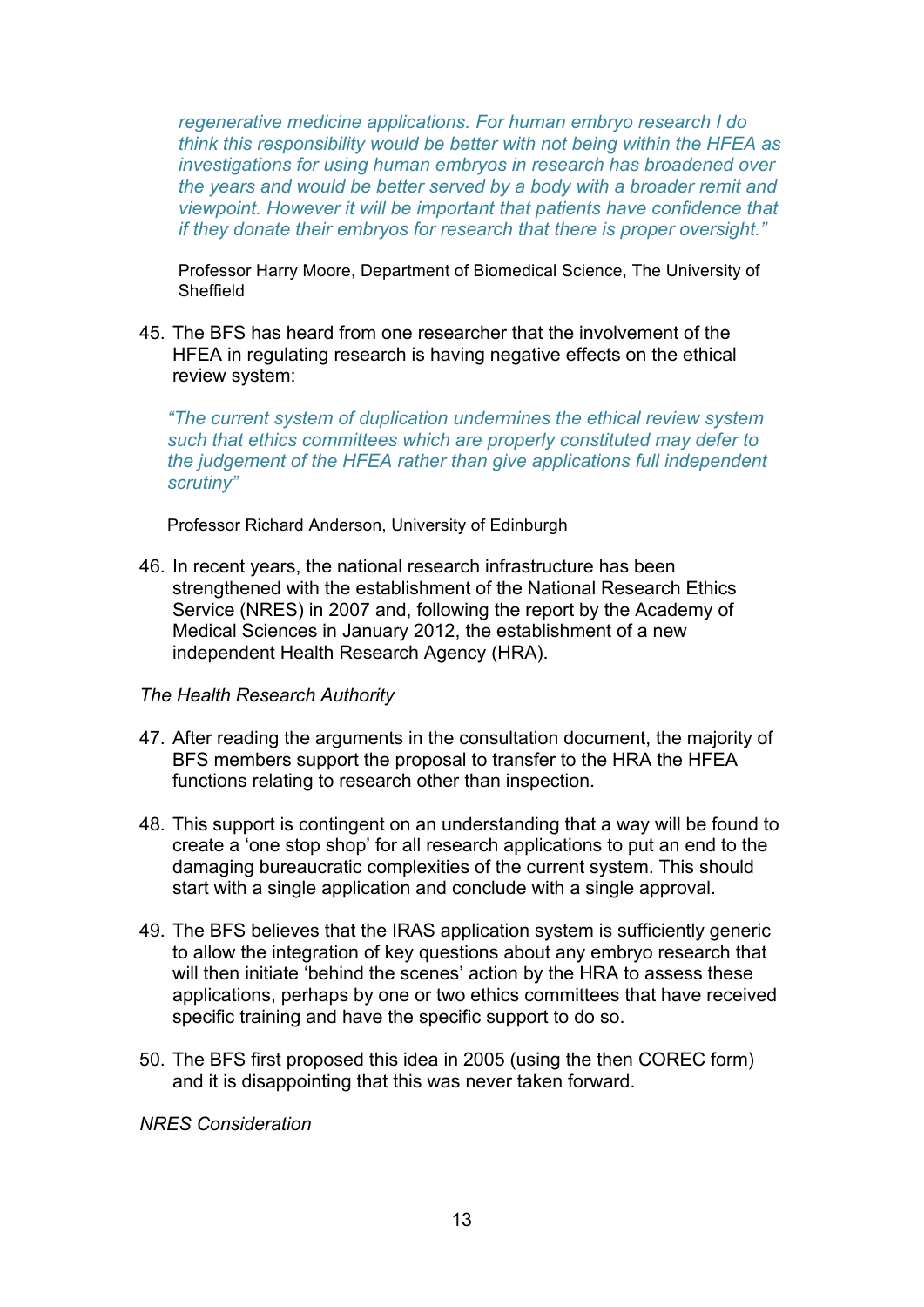- 51. The BFS understands that NRES research ethics committees already consider research outside the NHS where the law requires it. For example research involving patients who lack capacity to give informed consent or research involving ionising radiation. There would therefore be nothing to prevent embryo research applications being considered by NRES committees.
- 52. The requirement for embryo research applications to be considered by a local research ethics committee is a HFEA policy requirement and in retaining the safeguards, we understand that DH would expect HRA to continue to require review by a research ethics committee using NRES research ethics committees.

#### *Inspection and Licensing*

- 53. The BFS understands that the HRA would not wish to undertake the inspection of embryo research laboratories as they do not have this expertise. Most BFS members would support the transfer of this function to the CQC or to another appropriate body. This has the advantage of reducing possible fragmentation in the system.
- 54. Because the inspection process for centres engaged in embryo research is not specific - it follows the general principles of quality management - it could be undertaken by anyone with appropriate inspection skills
- 55. The HFEA has said in its response to the consultation that:

*"..regulatory processes and legislation that govern embryo research in the UK are necessarily dependent on those governing fertility treatment; as the majority of embryos used for research in the UK are donated by couples undergoing fertility treatment…..As such, there is merit in having a single integrated licensing regime which governs the processes by which all gametes and embryos can be procured; the length of time for which they can be stored; and which ensures that appropriate information is provided to embryo donors and that all required consents are in place before embryos can be used in research."*

It should be noted that the need for a link between clinical and research regulation does not apply to other areas of medical research. Some BFS members have commented that in practice the HFEA is rigid in ensuring that there is separation of research and clinical practice with, for instance, strict rules on clinicians who undertake research not being involved with that patients' clinical treatment. The 'continuity' link is an idea that the HFEA has often quoted but has no ethical or practical foundation elsewhere.

56. The HFEA has also suggested that there would be an increase in inspections if research functions were transferred to the HRA. However, although the HFEA usually now carries out treatment and research licence inspections at the same time, the processes are in fact completely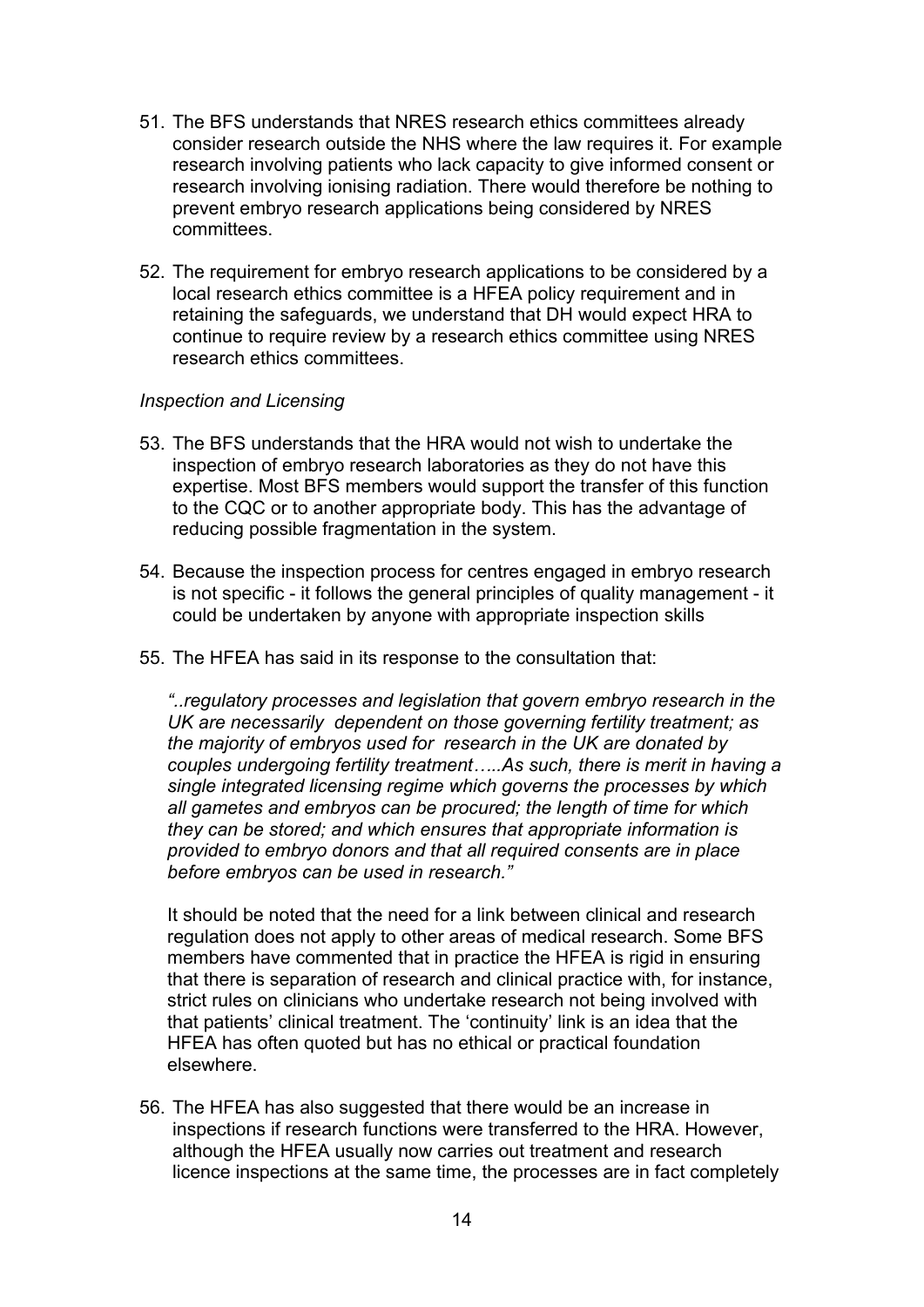separate. Separate documentation is required, different personnel are involved, there are different reports and different licence committee decisions to respond to. BFS members would therefore challenge the HFEA's assertion that transfer of functions to the HRA "would make the regulatory regime more complex (and duplicate administrative costs) not less."

*"Embryo based research in the UK appears to be flourishing because of a `very small number of high profile projects. Clinical embryology research is minimal and insignificant in the international context. In the NICE Guidelines on Fertility 2004, of the 100 areas of practice reviewed only one related to an embryology procedure (assisted hatching). The literature on assisted hatching was reviewed by a Manchester group in 2003. It contained 23 randomised trials, all of which were outside the UK. The lack of research in clinical embryology is regrettable. It does not appear to be because of a lack of interest by UK practitioners but is certainly not encouraged by the regulatory environment."*

Professor Alison Murdoch, Newcastle University

#### The Register of Assisted Conception Information

- 57. The key issue for the BFS is the need for simplification of the process for collection of data and an end to the collection of information by the regulator which is not needed either for regulatory purposes or to meet the requirements of the HFE Act.
- 58. The requirements for the Register of Information are set out in the HFE Act and there is a duty on the HFEA to hold this information. There is currently no clear remit to provide feedback to clinics, and the database to which individual clinics contribute is not readily interrogated by them. The HFEA has however made some moves very recently to provide centres with individualised "profiles" and recommendations with regard to success rates and multiple births. However, this has not been welcomed by all BFS members who cite this as an example of ongoing 'regulatory creep':

*"The HFEA now includes clinical performance, in terms of pregnancy rates as part of their quality assessment, and intends to notify clinics if their rates drift outside the expected ranges. This is not useful to centres, who are required to monitor their key performance indicators as part of their quality systems, and who are therefore likely to have this information before they are informed by the HFEA. Moreover Centres will be expected to provide a plan to the HFEA as to how they intend to address such a problem, despite the fact that the HFEA is not an expert body, and therefore not qualified to comment on the likely efficacy, or appropriateness of any plan. This is not only unhelpful, but also puts further negative pressure on centres, and is a prime example of regulatory creep, as there is nowhere in statute, or the regulatory framework that suggest or implies this is part of the remit of the regulator."*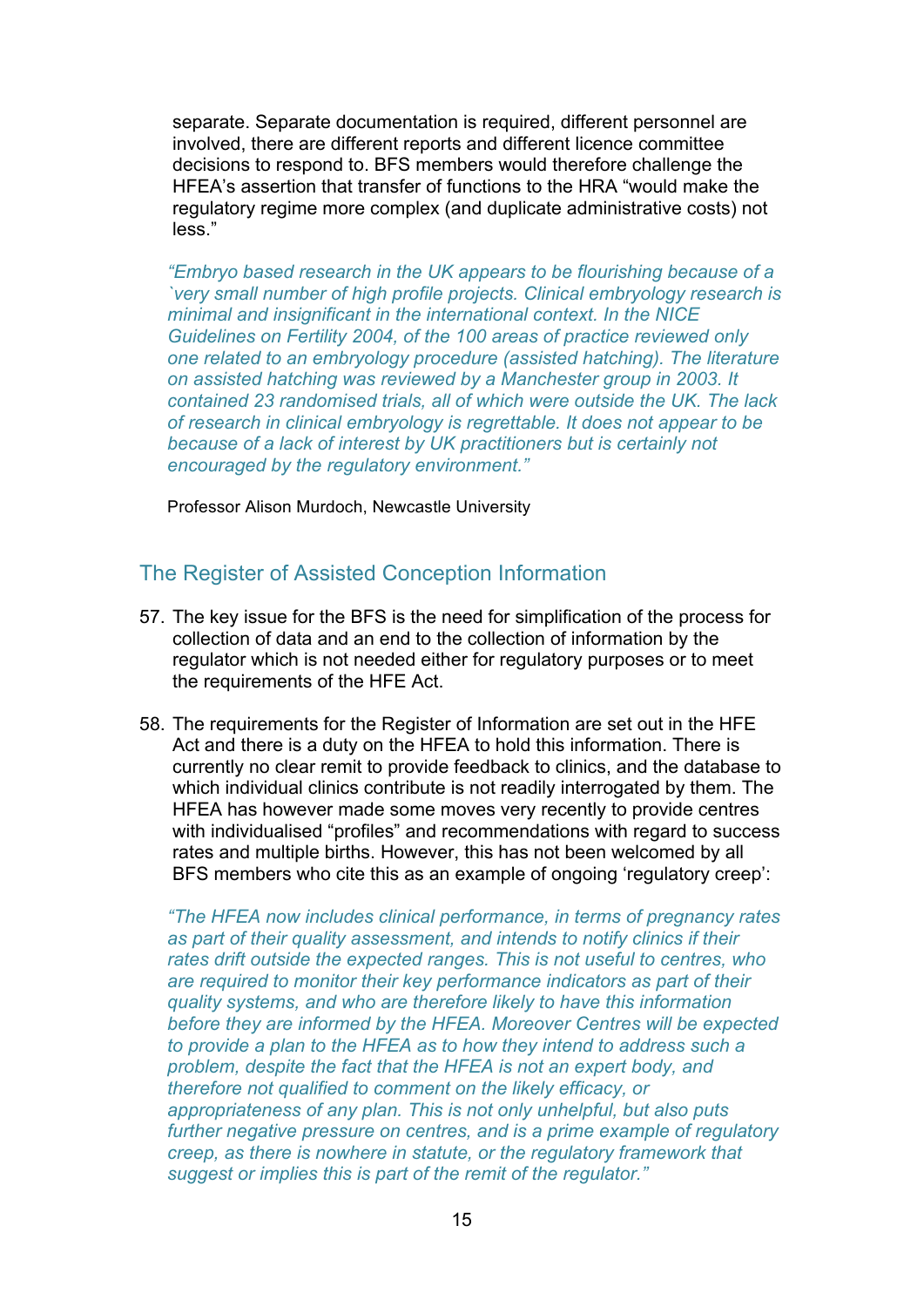Dr Sue Avery, Director of Assisted Conception, Birmingham Women's Healthcare **Trust** 

- 59. The BFS has identified a number of systemic faults with the Register that have evolved over the years, and along with other stakeholders proposes a major review of its content and structure. This has been written up as a publication currently under review and a draft copy is attached to this response for information.
- 60. Some of the recommendations made about the register are consistent with current practice but some will require fundamental changes. This includes:
	- *Simplifying the reporting and recording of data* For a single treatment cycle, it is currently necessary to complete and submit up to 6 separate data forms to the HFEA. All clinics use a single record for each patient/treatment provided. This mismatch of data recording is unnecessarily complicated and it would be more appropriate if data were held by the HFEA and clinics in a similar format.
	- *Taking full advantage of electronic technology*. For instance, separate forms are needed for donor insemination and IVF treatments and for treatment outcomes. The advantage of digital technology is that a single database format can be created that can be used to input data from all treatment types. This would use 'drop-down' choices since most fields contain mutually exclusive entry options. This single form would include all the data needed for each treatment.
	- *Removing inconsistencies between different licensed treatments*: The data collection processes have evolved over many years. This has not always been associated with transparent explanation or consistency. For instance, in 2009, following the inclusion of gamete "processing" into the portfolio of licensed procedures, new forms were introduced relating to sperm processing for insemination and gamete intrafallopian transfer using partners sperm. Although this requirement also led to the need for some unlicensed centres to apply for and attain HFEA license, the data collection is a simple annualised form relating to cycle numbers and success rates. No patient identifying information is requested. This brings into focus the inconsistency in data collection between licenced treatments and demonstrates the need to review.
	- *Addressing regulatory creep* Over recent years the HFEA has expected clinics to complete various new forms, sometimes unheralded (e.g. monthly donor sperm procurement form) and without any clear explanation of why the information is sought. The implications for clinics are not taken into account other than a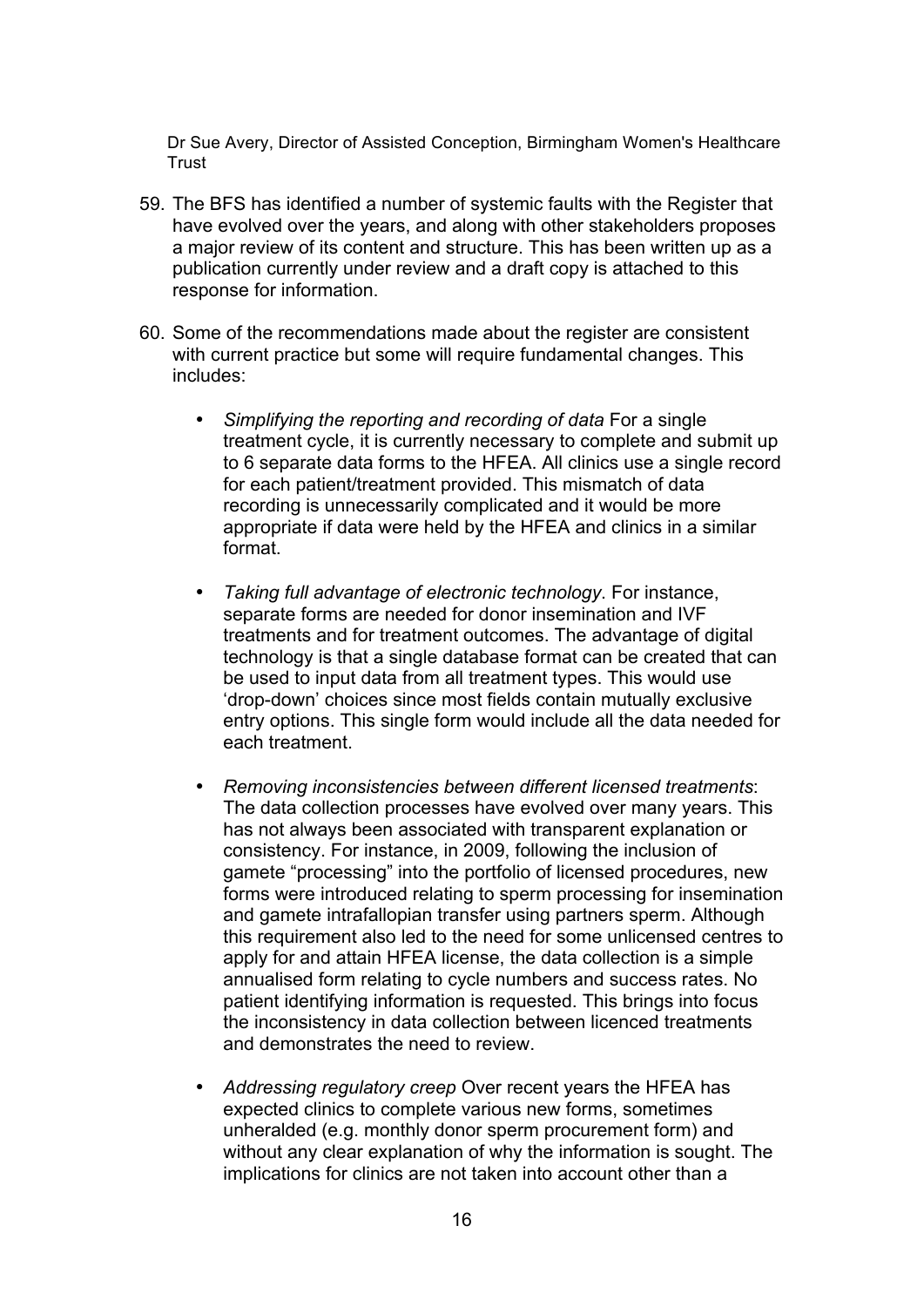presumption that if the HFEA asks for data then data must be supplied.

- 61. The BFS has identified savings that could be achieved through an improved data collection process and would expect to see these passed back to the clinic as a fee reduction. It is noteworthy that these discussions began over 10 years ago but during that time the data collection has continued expanding much to the frustration of many BFS members. One clinic has calculated recently that staff spent a staggering total of 5 hours 20 minutes inputting data on the HFEA's electronic data collection system (EDI) during just one cycle of a single patient's successful treatment.
- 62. BFS would support the siting of a reformed Register either by the CQC or by the NHS Information Centre (IC). The arguments given in the consultation document for transferring ownership of the Register to the IC are compelling, but we do not know enough about the IC to say if this is workable. The question of who maintains the Register is less critical to BFS than having an effective Register that is fit for purpose.
- 63. We have discussed options for siting the Register with NHS Connecting for Health, and recommend that DH does the same. Possible solutions could involve overall management of the Register by the National Back Office, who already handle very sensitive data, (eg witness protection information and the database of HIV infected individuals), and the IC who could hold the data and bring to bear their expertise in managing large databases and in data analysis. An options appraisal may be the best way forward.
- 64. There is also a strong case for developing an information standard for the Register. This would be a formal document approved and issued by the Information Standards Board for Health and Social Care, defining technical criteria, content, methods, processes and practices. Information standards are helpful in giving assurance on the management and use of databases, and can be particularly valuable where data is sensitive. For example, a standard is currently being developed for the HIV and AIDS Reporting System.

### Information to Donors and Donor Conceived People

- 65. Many BFS members support the view in the consultation document that the provision information to donors and donor conceived people is not a regulatory activity and therefore does not belong with either the HFEA or the CQC.
- 66. The view of most BFS members is that this should instead be a fully professional service, providing mediation and origin counselling similar to that established in post adoption services. This was first suggested by the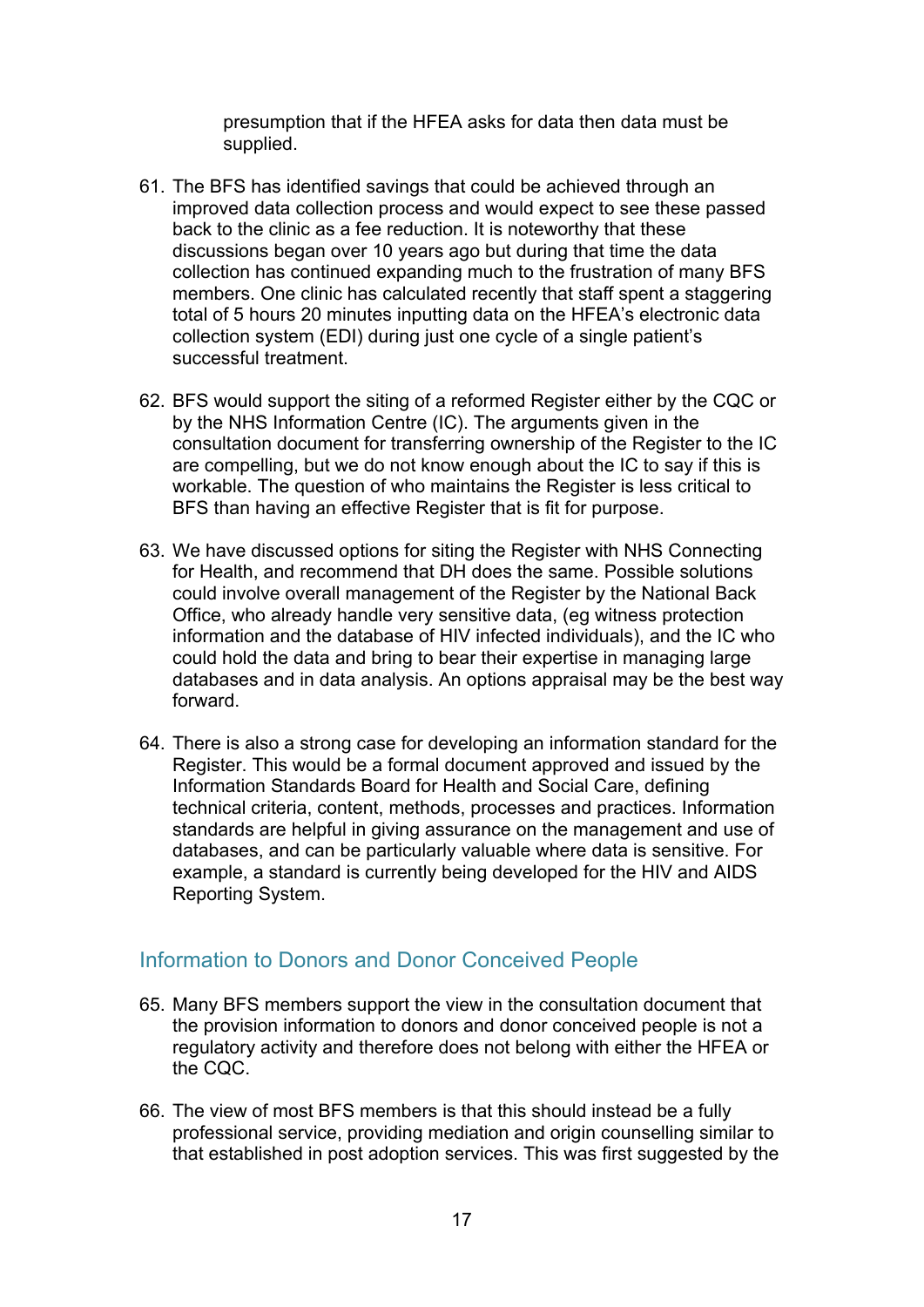BFS in 2005 following the announcement about the removal of donor anonymity:

*"The BFS believes it is essential that clinics are able to inform donors about the likely route by which donor conceived people may make contact with them. It is disappointed that the UK government currently has no plans to fund mediation and origin counselling similar to those established in post adoption services."<sup>3</sup>*

#### 67. Others have highlighted concerns about the HFEA's current approach:

*"The current care that is given to post adoption services could be applied to post donation care – currently there is no clear pathway which has raised concerns amongst both patients and healthcare professionals. For example, I have worked as a counsellor seeing people who are considering gamete/embryo donation or offering to be donors for many years now as well as having active links with people who are donor conceived. These key stakeholders are increasingly sharing their concern about the inadequacy of the HFEA policy in relation to the collection of full biographical information about donors which fails to recognise that parents who want to share this information with their children from a young age need all the information requested of donors. The HFEA made a decision that only demographic and medical information was mandatory so that much of the information that children and parents need will be missing."*

Jennie Hunt, Senior Accredited Member, British Infertility Counselling Association

- 68. BFS Members do not have strong views on which organisation would be best placed to run a Post Donation Care Service. DH may wish to consult BASW's Project Group on Assisted Reproduction (Progar) and/or the British Infertility Counselling Association (BICA) who are better placed than BFS to advise on this.
- 69. To avoid the risk of fragmentation, the contracting out of the Post Donation Care Service may be better undertaken by CQC than by DH. Care would need to be taken to ensure proper governance around the transfer of data, ensuring that people only see the information they need to know. However, there is no reason why this should not be technically possible.

## Responsibility for Policy Development

70. The HFEA derives its policy role from two statutory functions in the HFE Act – a duty to advise the Secretary of State and a requirement to

 $3$  BFS Press Release: Fertility specialists welcome sperm and egg donor campaign but call for more action in time for change in law in April 2005, 26th January 2005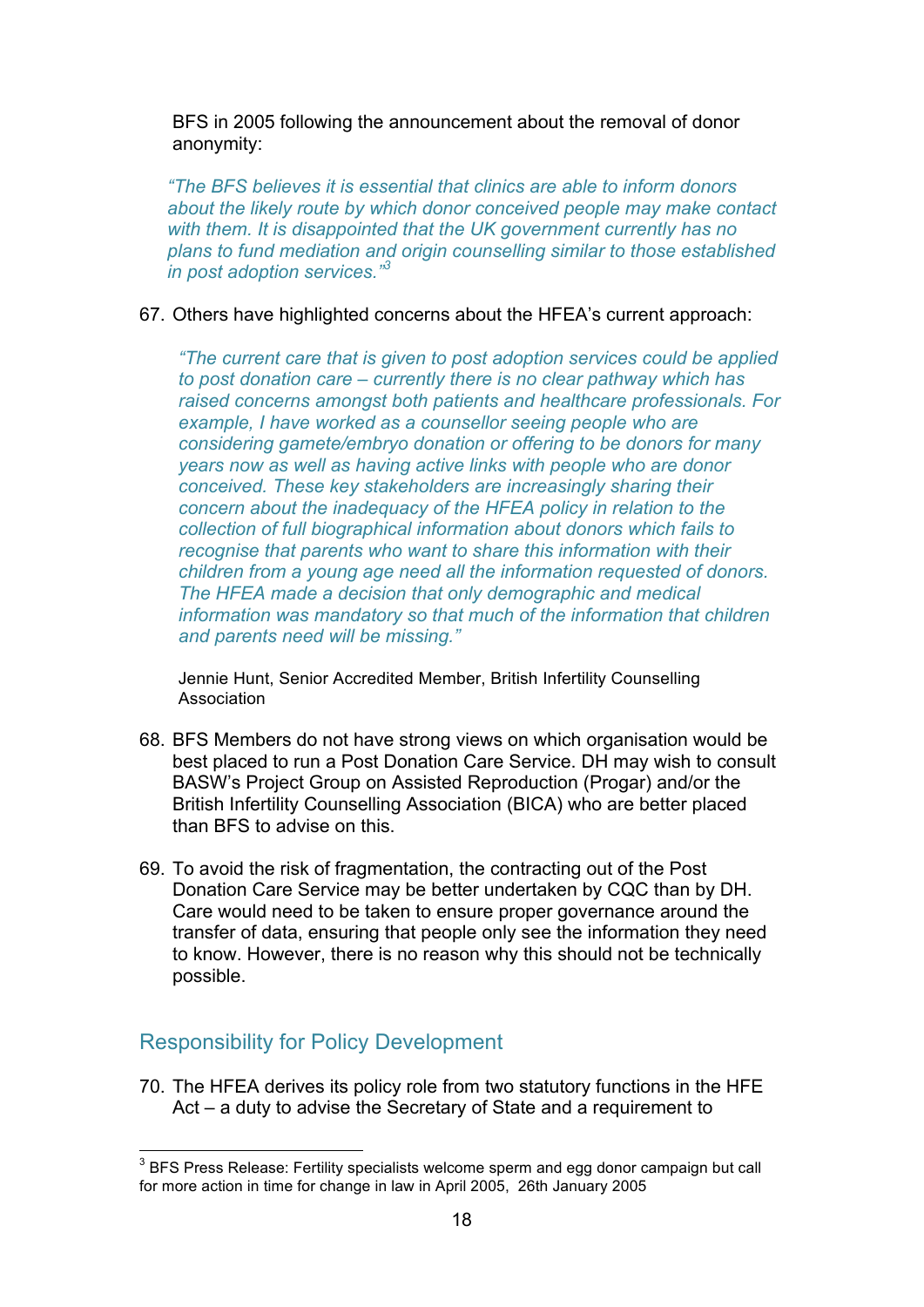produce a Code of Practice (which by its nature requires the development of regulatory policy, eg advice on clinics on how to comply with the law and how compliance will be measured). Some BFS members have argued that the HFEA has gone beyond its statutory remit in developing policy in areas that relate to neither of these functions. The HFEA's work on donor remuneration and donor recruitment are two such examples of regulatory creep mentioned by BFS members.

71. The DH Arms' Length Body Report of 2010 makes clear that:

*"Setting policy is the role of the Department of Health not arm's-length bodies, although arm's-length bodies will often have a role in policy development and implementation determined by the Department of Health"*

- 72. Some BFS members argue that the HFEA is not an expert body and is not constituted as such. Nor is it appropriate for the HFEA as a regulator to make policy other than on regulatory issues, in the same way that we would not consider asking the police to make the law. There is a conflict in a situation where the body that has to implement the rules also makes them.
- 73. The House of Commons Science and Technology Committee inquiry into Human Reproductive Technology, which reported in March 2005, made a similar point:<sup>4</sup>

*"…the current regulatory model, which provides the HFEA with a large amount of policymaking flexibility, should be replaced with a system which devolves clinical decision making and technical standards down to patients and professionals while at the same time strengthening Parliamentary and ethical oversight. Legislation should reflect the fact that assisted reproduction is now a standard clinical procedure and its focus should be on improving clinical standards and ensuring safety."*

74. BFS members consider that the public interest in many of the policy and ethical issues currently considered by the HFEA, would be better and more democratically addressed through a properly constituted DH advisory group.

## The Management of Change

75. This is a critical issue not addressed in the consultation document. Reponses from BFS members have shown that there is not enough information regarding the options that could be put in place, especially for the devolved governments. The absence of information about how the functions of the HFEA will be exercised by the CQC and the HRA, whilst

<sup>&</sup>lt;sup>4</sup> House of Commons Science and Technology Committee: Human Reproductive Technologies and the Law, Fifth Report of Session 2004–05, Volume 1 HC 7-I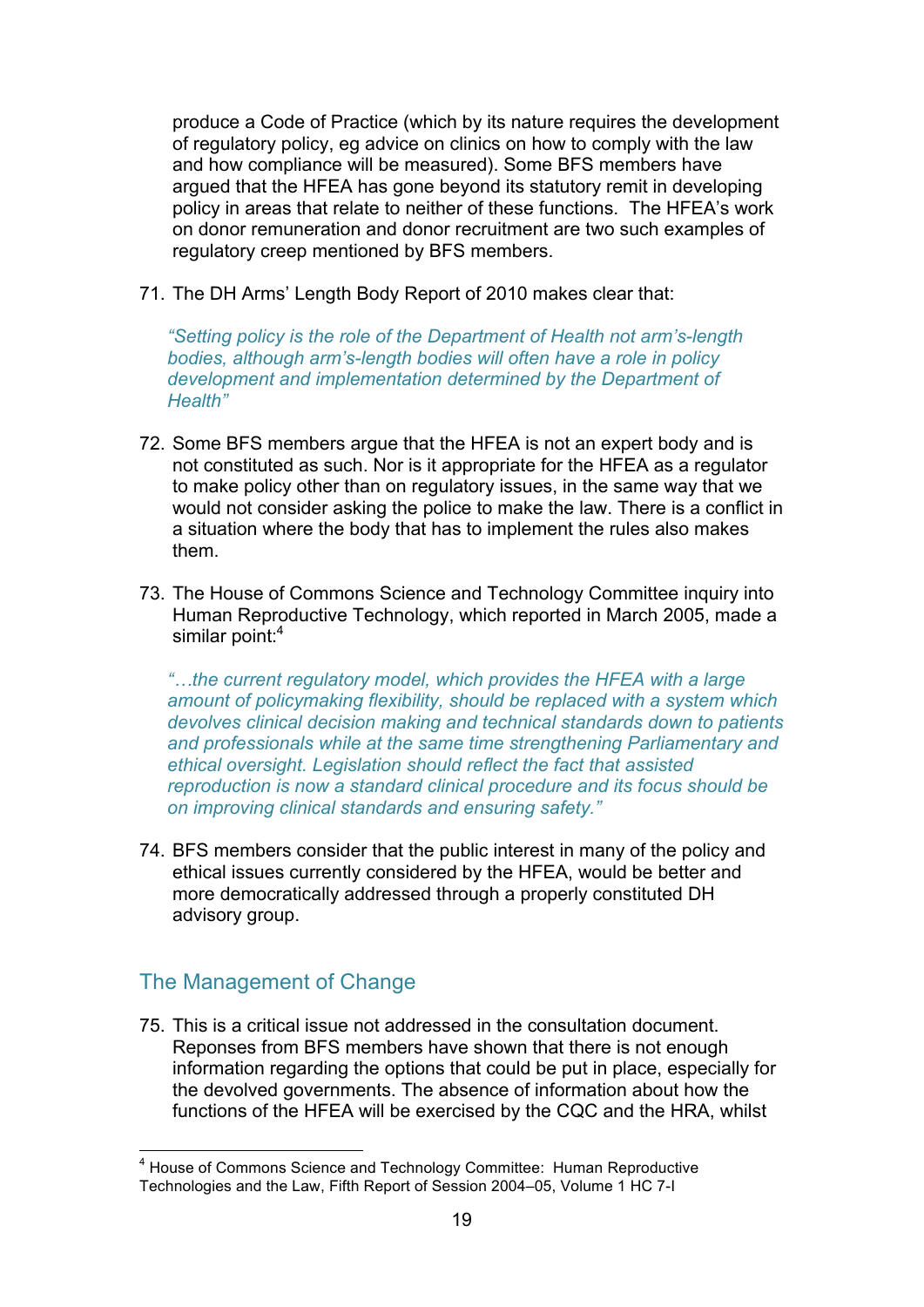understandable, means that BFS support for the transfer of the HFEA's functions is contingent on a number of factors:

- that there is complete openness by the regulators around planning for the transition and that stakeholders are fully engaged in this process in line with Coalition objectives on government transparency.
- that expertise will follow function so that the CQC is properly equipped to take on HFEA functions that are new to it (eg inspection of IVF laboratories).
- that the transfer of HFEA functions to the CQC results in a single inspection leading to registration with the CQC that would include a licence for assisted conception.
- that a single fee is levied by CQC to cover registration and licensing.
- that the transfer of the HFEA's functions on licensing of embryo research will create a 'one stop shop' for all research applications.
- that the remit of the HRA will be extended to cover research licence applications from outside the NHS.
- that a major review of the Register of Information is undertaken and that cost savings are passed on to clinics.
- that the on-line Find a Clinic Guide continues under the new arrangements.
- that CQC engages stakeholders in the development and drafting of the Code of Practice required under the HFE Act.
- that a suitable provider will be found to undertake the provision of information to donors and donor conceived people.
- that, although the HFE Act is already UK law, proper account is taken by regulators of other relevant laws in devolved countries, for example Scottish family law.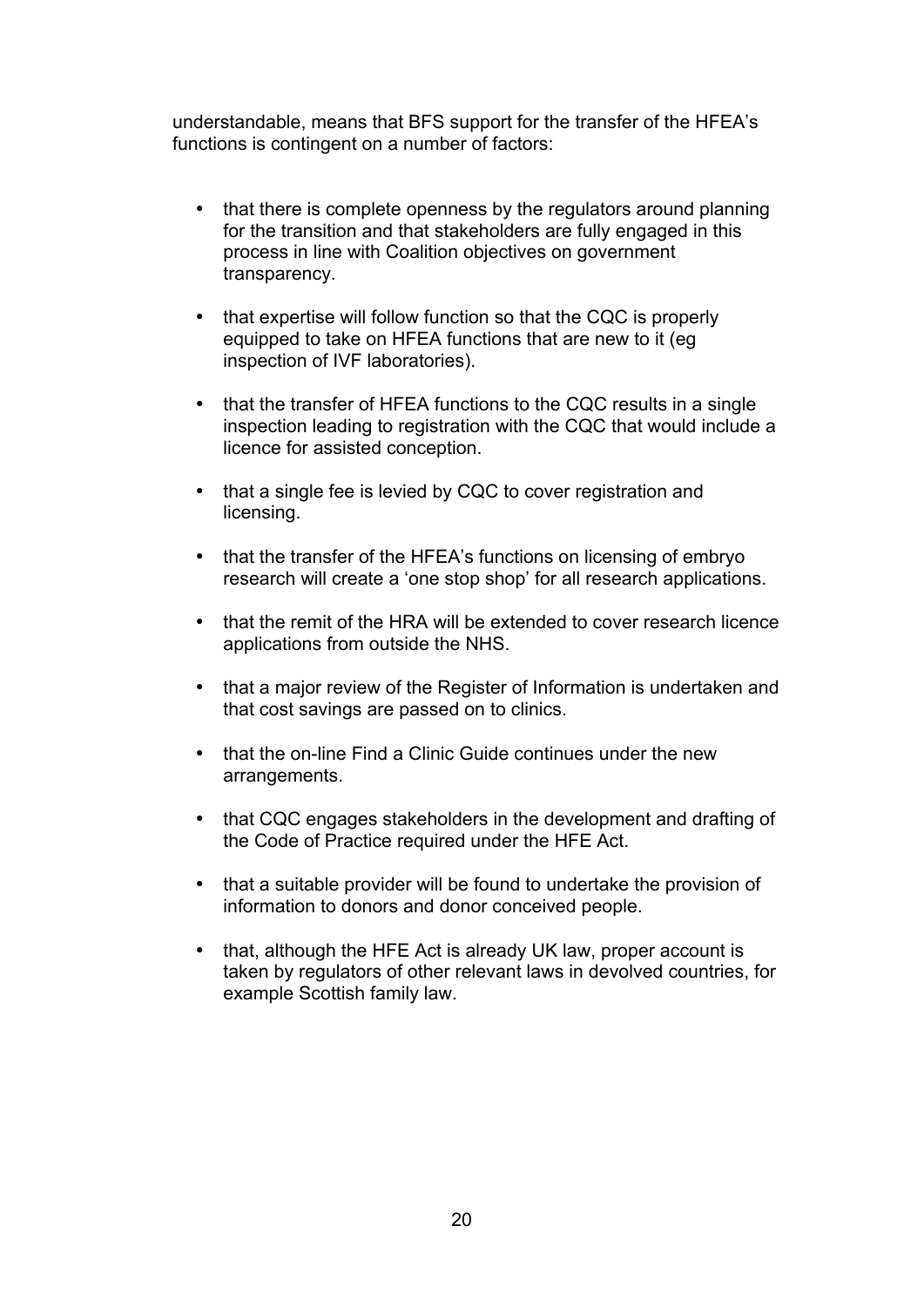## **RESPONSE TO THE CONSULTATION QUESTIONS**

#### 1. **Do you agree with the option to transfer all HFEA and HTA functions to CQC with the exception of HFEA functions relating to research that will transfer to the HRA and abolish the HFEA and HTA? Please explain why you think this.**

**Yes**. As discussed in the Overview section [paragraphs 11-25 above], many BFS members are of the opinion that:

- There are no compelling reasons to continue to regulate IVF as a distinct category of treatment, and some serious downsides to continuing to do so.
- There are good reasons why IVF has been regulated by the HFEA to date, including the ethical and moral sensitivity surrounding it in the 1980's and 90's, the limited knowledge of risks and adverse outcomes, and anxiety about the welfare of children born through IVF. Today, however, IVF is a well-established, routine medical procedure.
- Integration of regulation under the CQC would be a key enabler for assisted conception services to benefit from the generic systems of audit and governance that apply to the safety and quality of clinical practice in other areas of complex medical interventions and more importantly their supporting infrastructure and the accountability framework that underpins them. This would deliver considerable benefits to patients.

#### 2. **Can you quantify what impact this could have at a local level (either in relation to service providers or patients or both)?**

#### Transfer of functions to CQC

- On the assumption that the transfer of HFEA's functions to the CQC will lead to combined inspections, there will be a reduction in burdens on clinics currently inspected by both. Current estimate is a 60-70% overlap for some clinics inspected by both HFEA and CQC. We cannot provide an estimated cost saving but would be happy to work with DH to quantify this. [see paragraphs 17-21above]
- For clinics that are part of larger NHS organisations, or large private organisations delivering a range of services, removal of separate regulation of assisted conception and a move to regulation by CQC will facilitate greater executive level ownership of the quality and safety standards that pertain to this area of clinical practice. Greater integration will ultimately lead to continued improvements in patient care. [see paragraphs 22-25 above]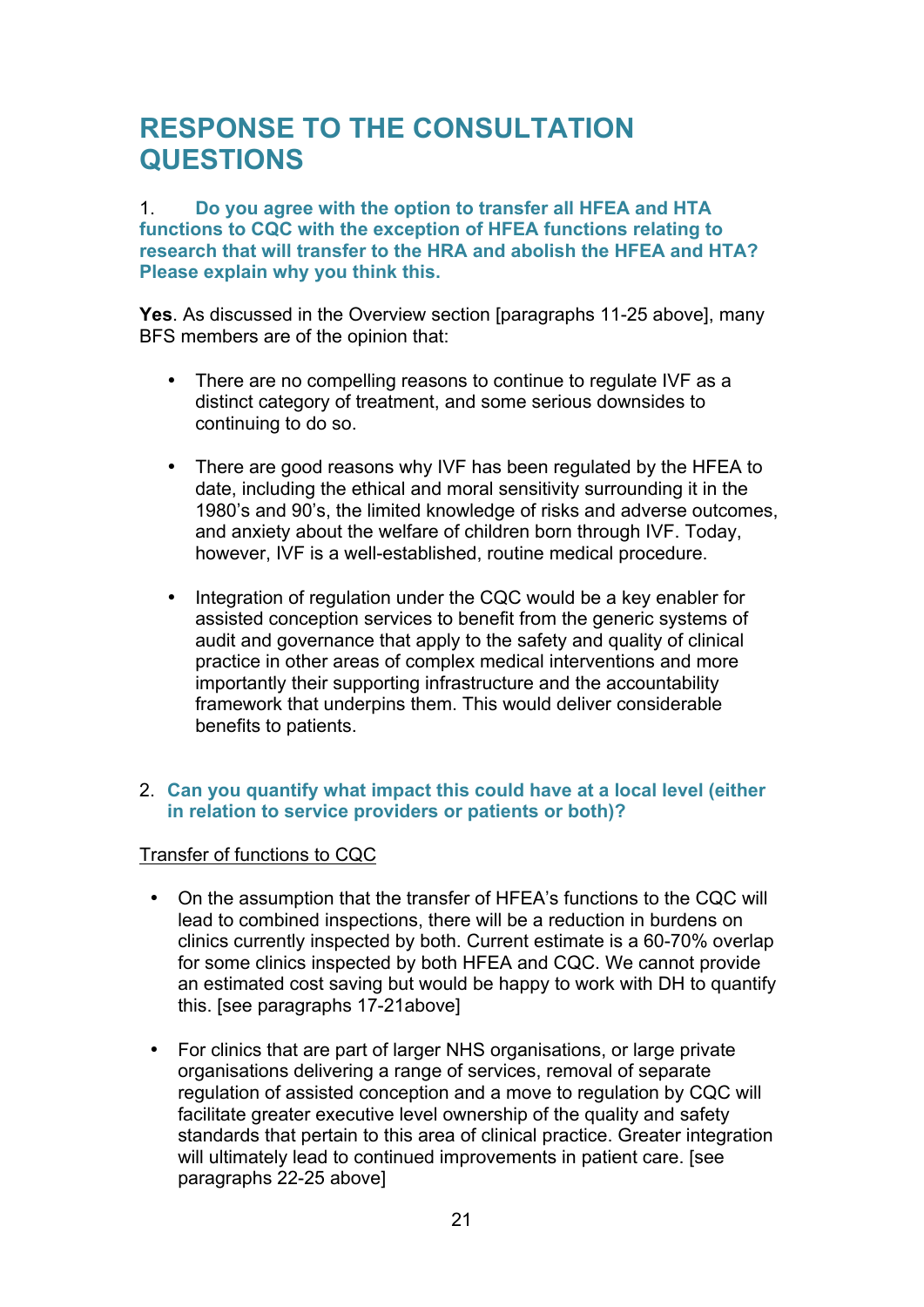#### Transfer of functions to HRA

• If, as hoped, this creates a 'one-stop shop' for approval for embryo researchers, the process for researchers will be simplified, removing a bureaucratic barrier to embryo research in the UK. [see paragraphs 47- 56 above]

#### The Register of Assisted Conception Information

• The BFS has identified savings that could be achieved through an improved data collection process and is seeking a major review, with the resulting savings passed back to clinics as a fee reduction. [see paragraphs 57-64 above]

#### 3. **Do you agree that HFEA functions relating to research should be transferred to the HRA? Please explain why you think this**.

**Yes**. The current system which requires researchers to go through different routes to obtain ethical approval and a research license is unnecessarily complex and inhibits embryo research in the UK. Most BFS members wish to see a 'one stop shop' for all research applications to put an end to the damaging bureaucratic complexities of the current system. There is evidence to suggest that the current system has inhibited rather than enabled the UK to be at the forefront of medical research involving human embryos.

The BFS believes that the IRAS application system is sufficiently generic to allow the integration of key questions about any embryo research that will then initiate 'behind the scenes' action by the HRA to assess these applications, perhaps by one or two ethics committees which have received specific training and have the specific support to do so. [see paragraphs 47- 52 above]

The BFS understands that the HRA would not wish to undertake the inspection of embryo research laboratories as they do not have this expertise. BFS members would support the transfer of this function to the CQC or to another appropriate body. [see paragraphs 53-56 above]

#### 4. **Do you think that some HFEA and HTA functions might sit better with bodies other than CQC and the HRA? If so, which functions and which organisations and what do you see as the advantages of the alternative organisation?**

#### **Yes**

There are two HFEA functions which many BFS members believe would sit better with other bodies: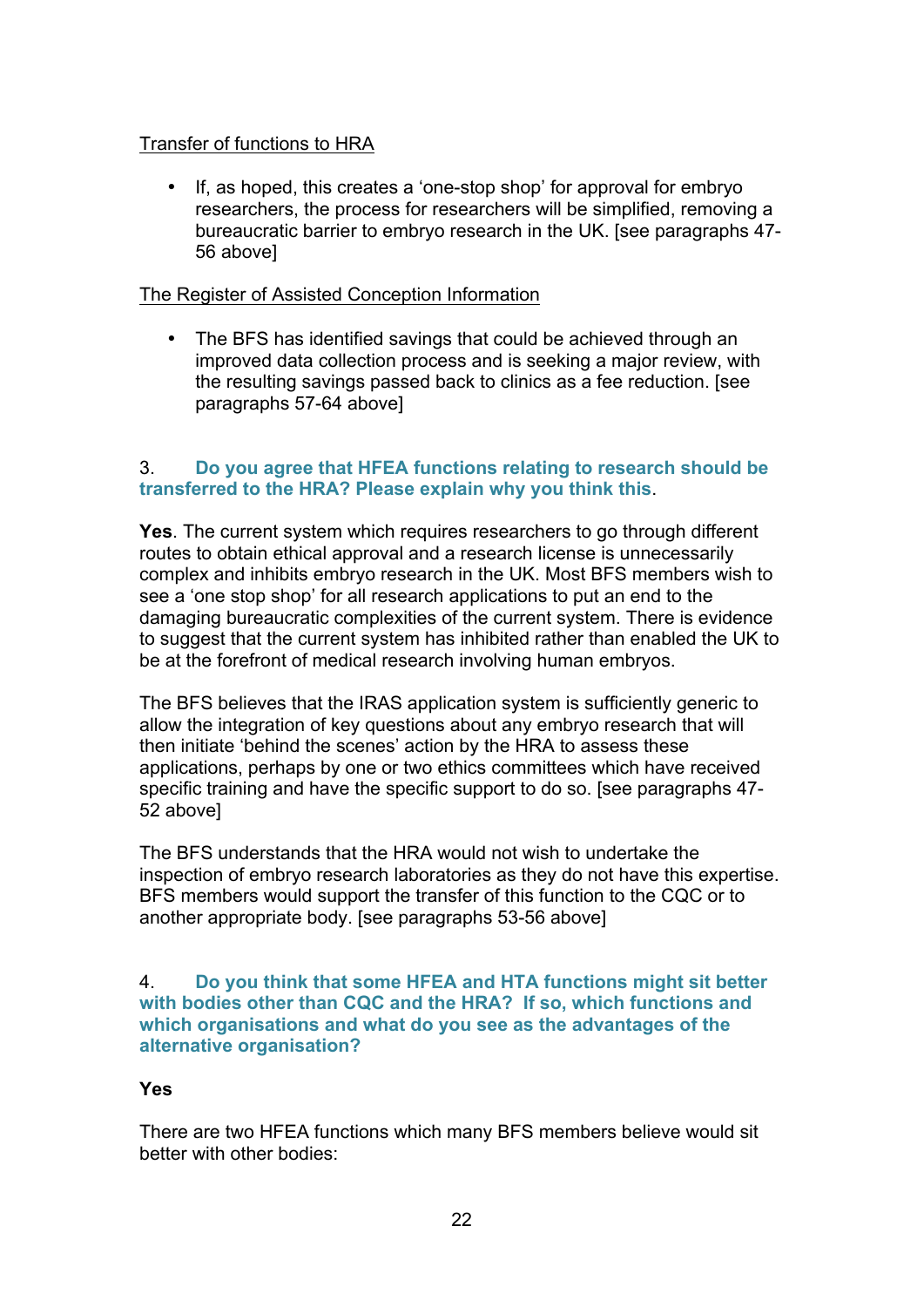#### The Provision of Information to Donors and Donor Conceived People

Many BFS members support the view in the consultation document that the provision information to donors and donor conceived people is not a regulatory activity and therefore does not belong with either the HFEA or the CQC. This should instead be a fully professional service, providing mediation and origin counselling similar to that established in post adoption services. [see paragraphs 65-69 above]

#### The Development of Policy and Ethical Opinion (other than Regulatory Policy)

Many BFS members argue that the HFEA is not an expert body and is not constituted as such. Nor is it appropriate for a regulator to make policy other than on regulatory issues, in the same way that we would not consider asking the police to make the law. There is a conflict in a situation where the body that has to implement the rules also makes them. BFS members consider that the public interest in many of the policy and ethical issues currently considered by the HFEA, would be better and more democratically addressed through a properly constituted DH advisory group. [see paragraphs 70-74 above]

#### 5. **Do you believe the HFEA and HTA should retain existing functions but deliver further efficiencies? Please explain why you think this**.

**No**. We would have no confidence that the level of change called for would be delivered by HFEA if it retains its current functions. For some of the issues outlined above the BFS has a long history of dialogue and lobbying for change [see paragraphs 37-38 and paragraph 50 above] and this has largely fallen on deaf ears.

#### 6. **Do you think that retaining functions with the HFEA and HTA could deliver savings to the public purse? If so, please explain how and quantify**.

Most BFS members remain sceptical that this would happen. In any case, as this response demonstrates, the case for change (especially the case for delivering benefits to patients by mainstreaming the regulation [see paragraphs 22-25 above] of assisted conception) goes beyond savings to the public purse. Many BFS members believe that this cannot be achieved while the HFEA is in existence.

7. **Within the option of retaining the HFEA and the HTA as independent regulators, are there any of their functions you think should be transferred elsewhere and, if so, which and why?**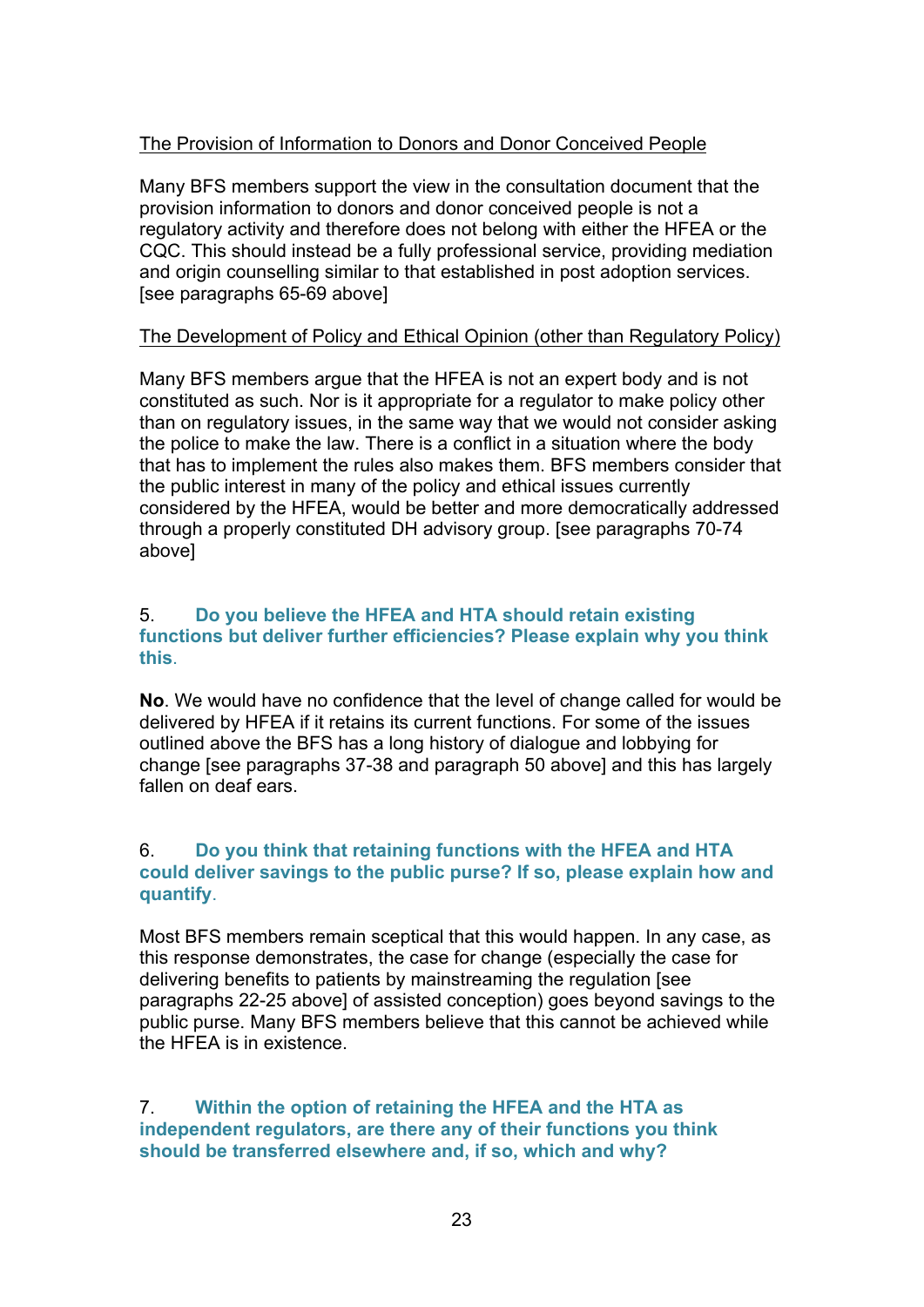Were the HFEA to be retained, many BFS members would still wish to see the transfer elsewhere of the HFEA's ethical and policy role and the function to provide information to donors and donor conceived people (see response to question 4 above). The majority of BFS members would also still wish to see a major review of data held on the Register and the transfer of the HFEA's embryo research functions, other than inspection, to the HRA.

#### 8. **Do you have any comments on our assessment of the efficiencies associated with the different options in paragraphs 154-158 and in the accompanying consultation Impact Assessment?**

Paragraph 157 of the Impact Assessment states "The proposal to transfer HFEA and HTA licensing functions to CQC would, therefore, present CQC with the opportunity to make efficiency savings in terms of removing duplication of effort for both the regulator and providers in the assurance process. It would be for CQC to decide how it discharged any inherited functions."

BFS members would expect cost savings to be delivered to clinics through combined inspections. These need to be quantified.

We would also look to the HRA to deliver savings to researchers through the development of a 'one-stop shop' for submission of applications.

Additional efficiencies could also be achieved through the major review of the collection of data proposed by BFS and other stakeholders.

#### 9. **This consultation focuses specifically on where functions might sit and implementation will be at the discretion of the regulators. However, if you have any views as to how functions might be undertaken in future or other issues of concern that we could share with the bodies undertaking these functions as they plan for the future, please let us know.**

There is a strong expectation on the part of BFS members that there must be complete openness by regulators around planning for implementation and that stakeholders must be fully engaged in this process in line with Coalition objectives on government transparency. BFS members also expect to see full stakeholder involvement in key areas such as the development of the Code of Practice required by the HFE Act.

In a situation where regulators will be taking on functions that are new to them, it is vital that expertise follows function. This is particularly essential in relation to the transfer of HFEA's expertise in inspection of laboratories.

However implementation is managed, BFS members expect to see properly integrated inspections and arrangements that bring together CQC registration and licensing of assisted conception.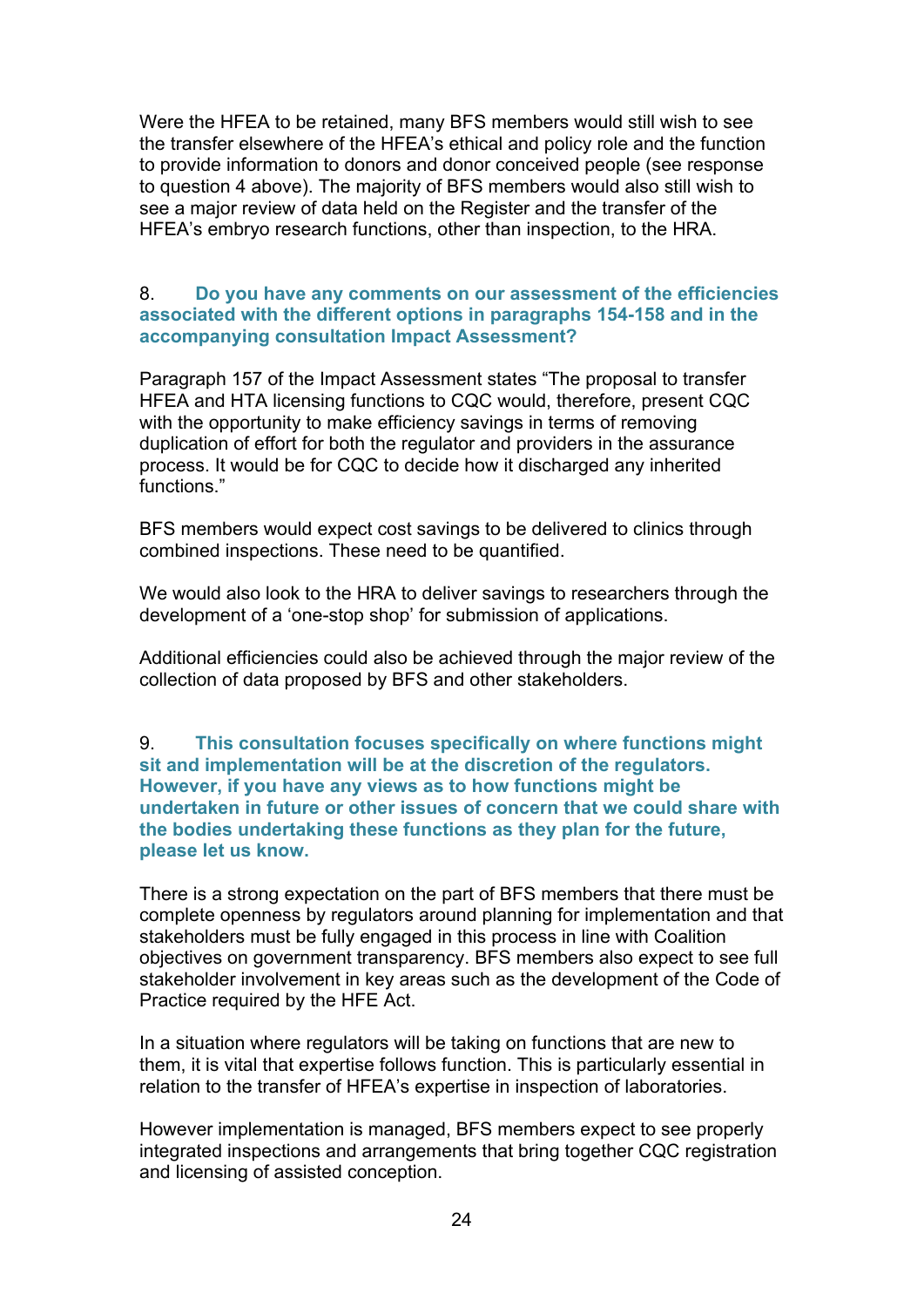BFS members also expect to see a single fee levied by the CQC to cover registration and licensing, although we recognise that this may not happen immediately.

A key priority in all of this should be to avoid fragmentation, for example by CQC undertaking inspections of both research and treatment centres, by managing the siting of the Register of Information and by managing the outsourcing of a Post Donation Care Service for donors and donor conceived people

#### 10. **Do you have any other comments on the consultation proposals that you would like to share with us?**

Assuming a decision is taken to implement Option 1 or 2, BFS members would expect to see a further consultation with stakeholders on how a future model might work in practice. The BFS would be willing to work with DH along with other stakeholders to advise on the best way forward.

#### 11. **Can you provide examples of costs and benefits of these proposals?**

This is not possible given the absence of detail about how these proposals might be implemented in practice. However, the BFS would be happy to contribute to further work on the impact assessment as plans develop.

#### 12. **Do you have any comments on the consultation Equality Analysis?**

In line with the conclusions of the Equality Analysis, we are not aware of any impact that these proposals would have on the equality groups.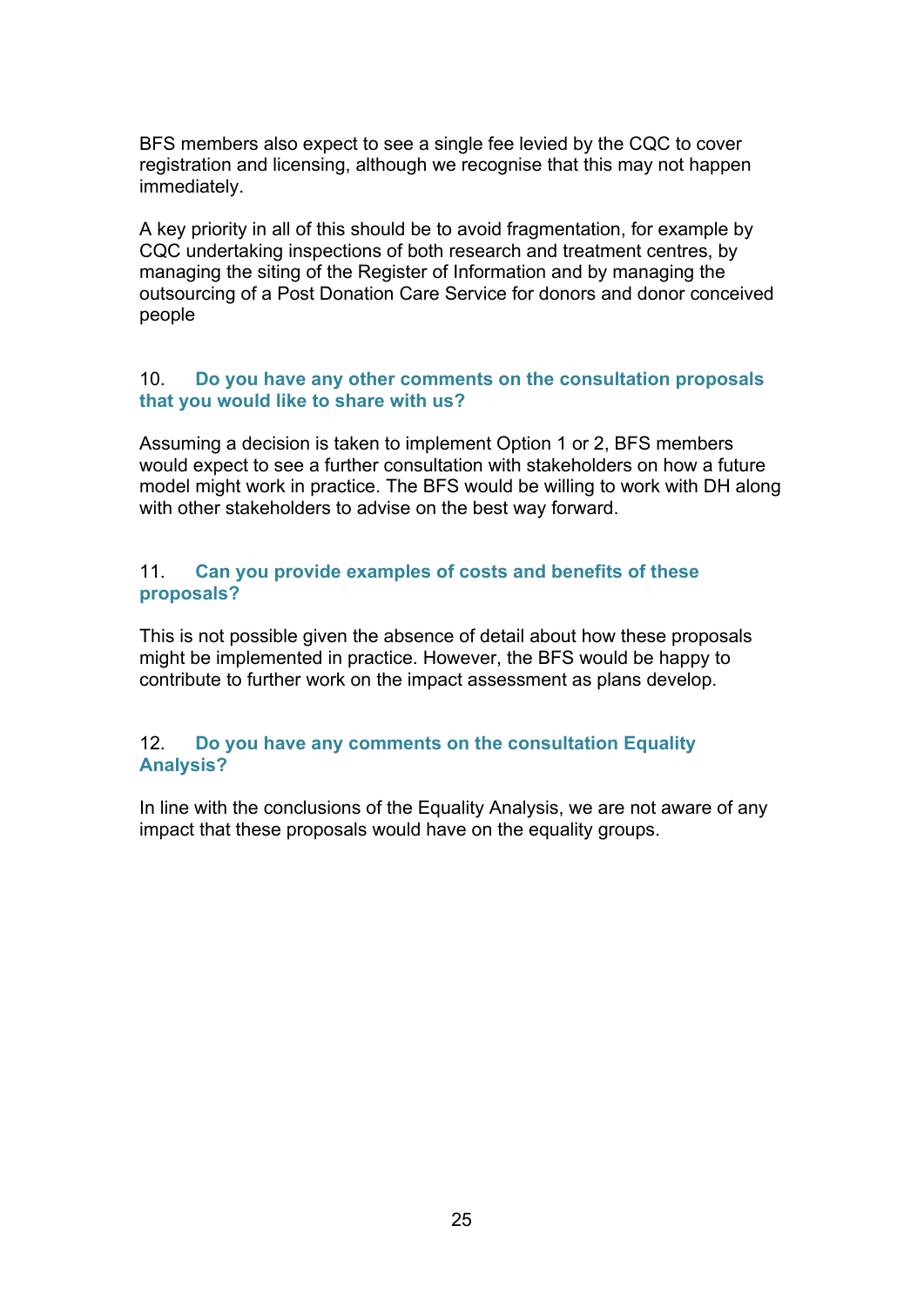## **About the BFS**

#### **Background**

- 1. With the encouragement of IVF pioneer Patrick Steptoe, the British Fertility Society was founded in 1972, by a small group with a common interest in infertility. Since then the burgeoning knowledge in this exciting area of medicine has resulted in the development and introduction of many new reproductive technologies and into clinical practice. The interests of the BFS have broadened to a range unimaginable 40 years ago. The British Fertility Society has grown alongside the development of our speciality and now actively promotes the sharing of knowledge, further education and raising standards of practice.
- 2. Today, the Society is the only professional body with multi-disciplinary membership across the medical and scientific practice of reproductive medicine. It welcomes andrologists, counsellors, embryologists, endocrinologists, nurses, and other professional groups working in this field, into its membership. At the end of 2011, the BFS had 899 members, comprising 404 clinicians, 129 Nurses, 100 scientists and a mixture of Counsellors, Students and Associates.

#### **BFS Executive Committee**

- 3. The activities of the BFS are directed by the Executive Committee, elected by the membership. A number of sub-committees have remit for specific areas, namely Training, Policy & Practice, Meetings, and Website. The Committees are held quarterly and report to the Annual General Meeting at the Annual BFS Meeting.
- 4. The current members of the Executive Committee are:

| <b>President</b> | Mr Richard Kennedy         |
|------------------|----------------------------|
| Chairperson      | Dr Allan Pacey             |
| Secretary        | <b>Mrs Alison McTavish</b> |
| Treasurer        | Dr Susan Avery             |

5. The current elected members of the Executive Committee are:

| <b>Andrologist Member</b>                       | <b>Mr Kevin McEleny</b> |
|-------------------------------------------------|-------------------------|
| <b>Clinician Member</b>                         | Dr Jane Stewart         |
| <b>Clinician Member</b>                         | Professor Adam Balen    |
| <b>Clinician Member</b><br>Mr Charles Kingsland |                         |
| <b>Counsellor Representative</b>                | Ms Ruth Wilde           |
| <b>DGH Member</b>                               | Dr Valentine Akande     |
| <b>Embryologist Member</b>                      | Dr Virginia Bolton      |
| Junior Clinician Member                         | Mr Richard Russell      |